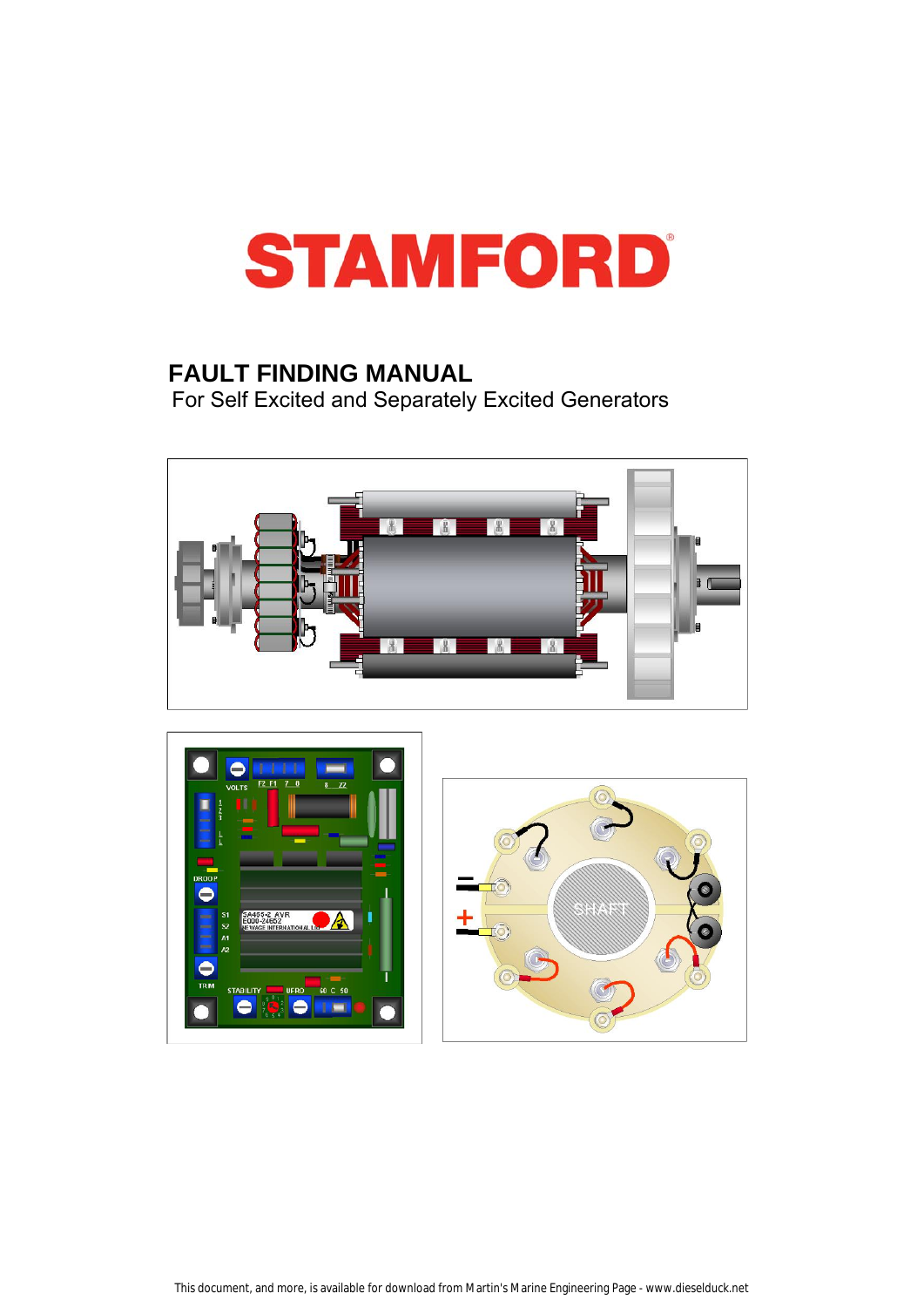# **SAFETY PRECAUTIONS**

Before testing the generating set, read the generating set Installation Manual, and this Fault Finding Manual, and become familiar with it and the equipment.

# **SAFE AND EFFICIENT OPERATION CAN ONLY BE ACHIEVED IF THE EQUIPMENT IS CORRECTLY INSTALLED, OPERATED AND MAINTAINED.**

Many accidents occur because of a failure to follow fundamental rules and precautions.

# **ELECTRICAL SHOCK CAN CAUSE SEVERE PERSONAL INJURY OR DEATH.**

- Ensure installation meets all applicable safety and local electrical codes. Have all installations performed by qualified Installation technicians.
- Do not operate the generator with protective covers, access covers or terminal box covers removed.
- Disable engine starting circuits before carrying out maintenance.
- Disable closing circuits and/or place warning notices on any circuit breakers normally used for connection to the mains or other generators, to avoid accidental closure.

Observe all IMPORTANT, CAUTION, WARNING, and DANGER notices, defined as:

#### **Important ! Important refers to hazard or unsafe method or practice, which can result in product damage or related equipment damage.**

**Caution ! Caution refers to hazard or unsafe method or practice, which can result in product damage or personal injury.** 



**Warning refers to a hazard or unsafe method or practice, which CAN result in severe personal injury or possible death.** 



**Danger refers to immediate hazards, which WILL result in severe personal injury or death.** 

Due to our policy of continuous improvement, details in this manual which were correct at time of printing, may now be due for amendment. Information included must therefore not be regarded as binding.

# **TESTING "LIVE" EQUIPMENT**

**It is essential that all test instruments are regularly checked for safety, and any connection leads, probes, or clips, are checked to ensure that they are suitable for the voltage levels being tested.** 



**Never attempt to test a "LIVE" generator unless there is another competent person present who can switch off the power supply or shut down the engine in an emergency.** 

**Never expose "LIVE" connections unless you have created a safe working area around you. Make sure you have made all other persons in the immediate area fully aware of what you are doing.**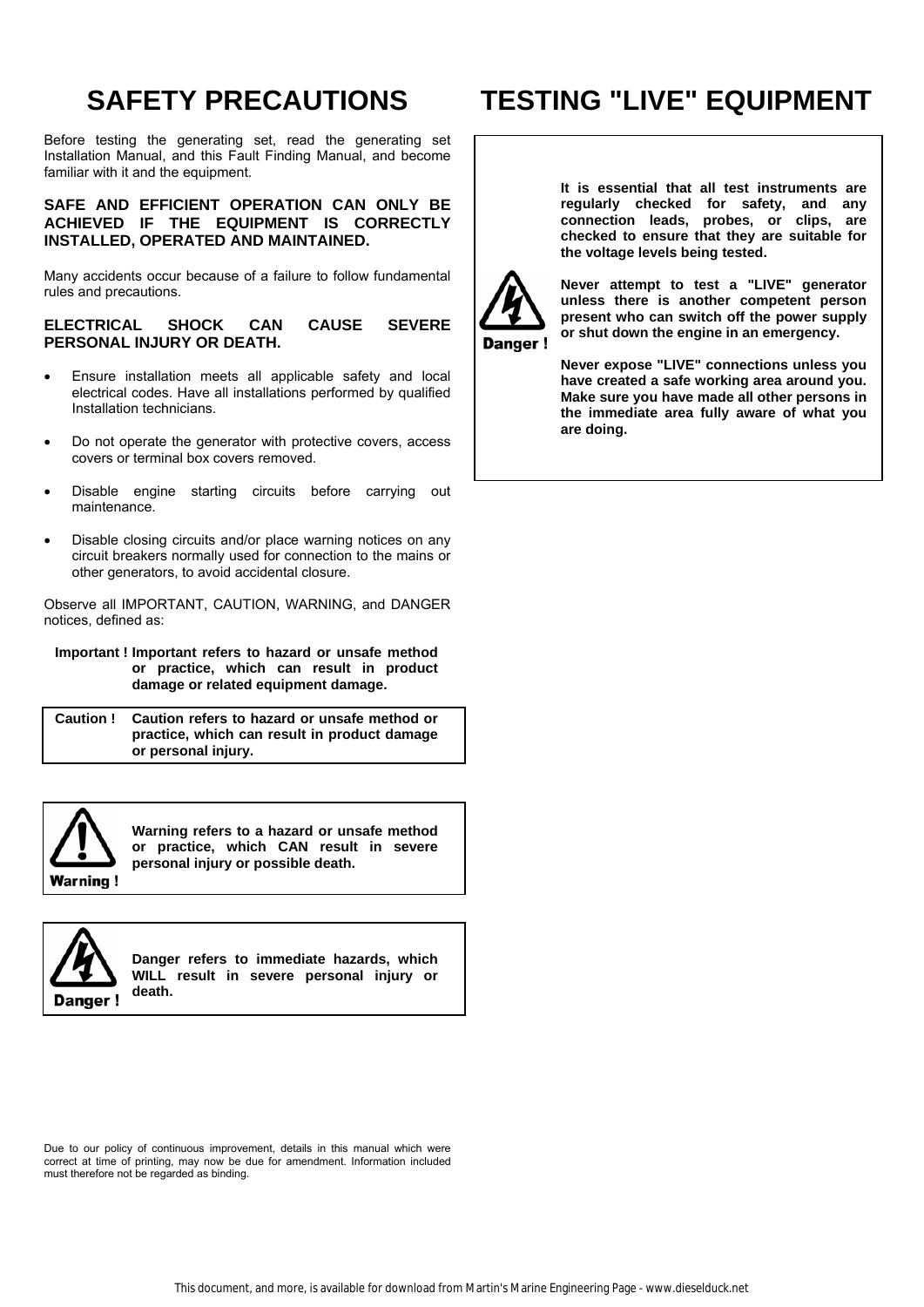# **FAULT FINDING MANUAL**

**SECTION 1 Recommended Metering and Test Instruments** 

**SECTION 2 Electrical Terminology** 

**SECTION 3 Fault Finding method 'A', for All Generators** 

**SECTION 4 Fault Finding method 'B', for Self-Excited Generators. Automatic Voltage Regulator is powered from the Generator Output.** 

**SECTION 5 Fault Finding method 'B', for Separately Excited Generators Automatic Voltage Regulator is powered from the Permanent Magnet Generator.** 

**SECTION 6 Parallel Operation and Fault Finding for All Generators**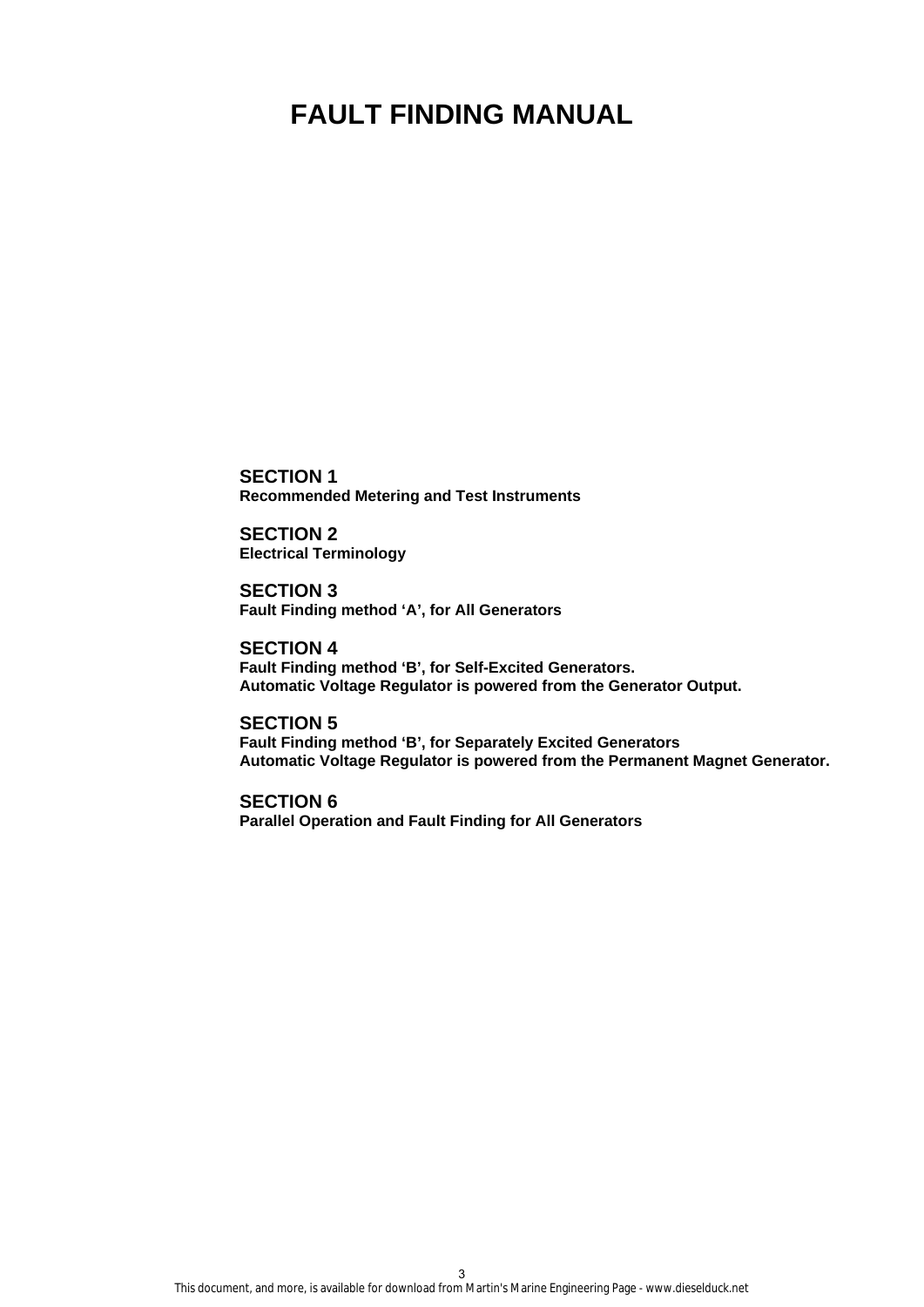# **SECTION 1**

# **RECOMMENDED METERING AND TEST INSTRUMENTS**

To successfully carry out the various test procedures suggested in this manual, certain test instruments are essential. The following lists detail the basic requirements in this respect.

It should be noted that in addition to these instruments a comprehensive kit of tools is also essential. For fault finding purposes this need not include any specialised tools.

#### **Item 1 - Multimeter**

The Multimeter is a comprehensive test instrument for measuring voltage, current and resistance. It should be capable of measuring the following ranges:-

| Voltage A C    |
|----------------|
| Voltage D C    |
| Amperes D C    |
| D C Resistance |
|                |

0-250-500-1000 Volts 0-25-100-250 Volts  $0-10$  Amps  $0-10k$  (ohms) or  $0-2k$  (ohms) 0-100k (ohms) or 0-20k (ohms) 0-1M (ohms) or 0-200k (ohms)

#### **Item 2 – Tachometer or Frequency meter**

This instrument is for measuring the shaft speed of the alternator and should be capable of measuring speeds between 0 and 5000 revolutions per minute, (RPM).

An alternative to the tachometer is the frequency meter (see Section 2 on Frequency and Speed, for details). However the alternator must be generating its normal output voltage for this instrument to be accurate.

#### **Item 3 – Megger (Insulation test meter)**

This instrument generates a voltage of 500V or 1000V, and is used to measure the resistance value of the insulation to earth (ground). It may be an electronic push button type, or a hand cranked generator type.

# **Item 4 - Clip-On Ammeter (Clampmeter)**

Used to measure A C current, it consists of a pair of callipers, which are clamped around the conductor, and by means of a transformer action, gives an indication of the amperes flowing in the conductor. Useful ranges to have on this meter are:-

A C Amps 0-10-50-100-250-500-1000

#### **Item 5 – Kelvin Bridge – low resistance meter**

This instrument is used to measure resistance values below 1.0 ohm. They are bulky, and expensive, but are the only means of accurately measuring very low resistances, such as main stator and exciter rotor windings.

However, there are other methods of testing low resistance windings, and these are included in the various test procedures, i.e. Test Method A (Section 3). This section will enable the main generator windings to be tested while running the generator at normal speed without load.

**It is essential that all test instruments be regularly checked for safety, and any connection leads, probes or clips checked to ensure that they are suitable for the voltage levels being tested.** 



**Never attempt to test a "LIVE" generator unless there is another competent person present who can switch off the power supply or shut down the engine in an emergency.** 

**Never expose "LIVE" connections unless you have created a safe working area around you. Make sure you have made all other persons in the immediate area fully aware of what you are doing.** 



**MEDIUM/HIGH VOLTAGE 3.3 kVA to 11.0 kVA** 

**Do not attempt to carry out tests on medium or high voltage generators without using specialised instruments and probes, with suitable protection equipment and procedures for grounding (earthing) the output terminals.**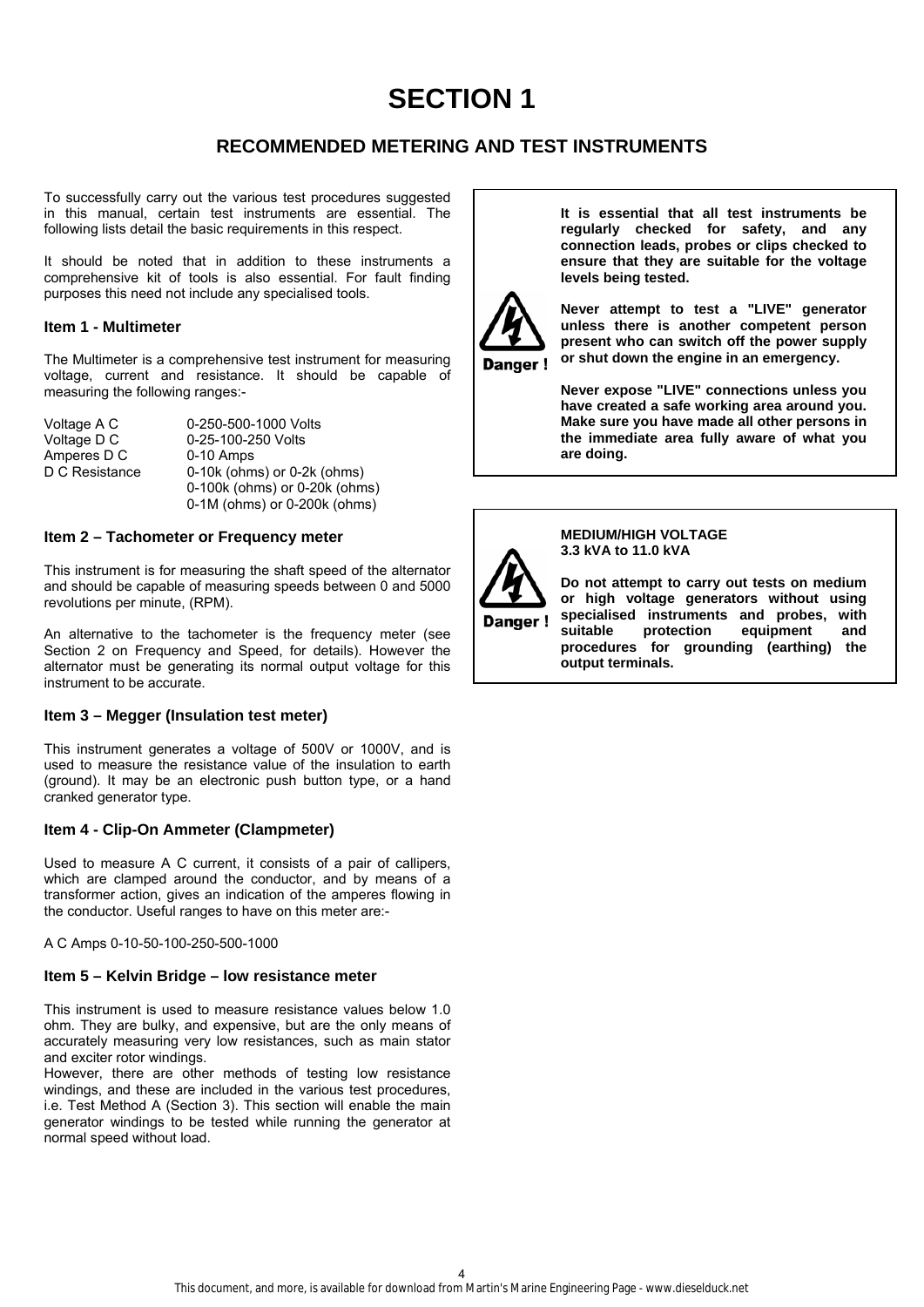# **SECTION 2**

# **ELECTRICAL TERMINOLOGY AND RESISTANCES VOLTAGE AND CURRENT (AMPERES)**

An AC Generator is designed to produce a voltage level suitable for the load to which it is connected. The control circuits are designed to automatically maintain this voltage level as the load is increased or decreased.

Sudden large changes in loading will produce temporary changes in the voltage. The control circuit is designed to recover to a stable condition as quickly as possible.

The current drawn from the AC Generator is determined by the amount of load connected to it. Current creates a temperature rise in the windings, hence the requirement for drawing air through the AC Generator by means of the fan. If the full load rated current is exceeded on any phase of the main stator windings, it will result in overheating in this winding. Similarly, any restriction in the flow of air through the machine will result in a rapid increase in the temperature of the windings.

### **Frequency (Hz) and Speed (RPM)**

An AC Generator is a constant speed device, and should not be operated at speeds above 4% of the rated speed, or more than 1% below the rated speed.

Load changes will create temporary changes in the speed, but the engine must be capable of returning to the steady state condition within a few seconds.

The speed requirements for the AC Generator are determined by:-

(a) The frequency (Hz) requirement of the load

(b) The number of poles,( main rotor coils), in the generator

Frequency (HZ) = N (speed) X P (pairs of poles ) 60 (sec's)

This can be shown more clearly in a chart: -

| Frequency (Hz) | Speed (R.P.M.) | No. of Poles<br>(rotor coils) |
|----------------|----------------|-------------------------------|
| 50             | 1500           |                               |
| 60             | 1800           |                               |
| 50             | 1000           | 6                             |
| 60             | 1200           | 6                             |
| 50             | 3000           | 2                             |
| 60             | 3600           | 2                             |

From this chart, a simple formula is produced to calculate the speed from the frequency, or vice versa.

| 4 pole machine | 1 cycle $(Hz) = 30 R.P.M.$ |
|----------------|----------------------------|
| 6 pole machine | 1 cycle $(Hz) = 20 R.P.M.$ |
| 2 pole machine | 1 cycle $(Hz) = 60$ R.P.M. |

### **Kilowatts (kW) kilo Volt Amperes (kVA) and Power Factors (pf.)**

For an AC Generator to supply power for a load of 1kW, the prime mover (engine) driving the alternator must produce approximately 1.5 horsepower.



Kilowatts are calculated by the formula: -

$$
kW = \frac{\text{Volts} \times \text{Amperes} \times \text{Power Factor}}{1000}
$$

kVA (kilo Volt Amperes), are calculated by the formula:-

$$
kVA = \frac{Volts \times Amperes}{1000}
$$

Both equations are multiplied by  $\sqrt{3}$  (1.732) for a 3 phase machine.

#### **Power Factor**

The Power Factor (pf), is a measure of wasted current, which is a product of inductive loads such as motors, transformers, (magnetic circuits), and some forms of lighting.

The formula for calculating the Power Factor is:-

$$
pf = \frac{kilowatts}{kVA}
$$

#### **Unity Power Factor (pf 1)**

Purely resistive load, i.e. heating, tungsten filament lighting, has a power factor of one, (pf 1), and contains very little Wattless (inductive) load, which is power factor zero, (pf 0).

An AC Generator will deliver continuously the rated full load current at any power factor between pf 1 (unity) and 0.8. However, the prime mover, (engine), is greatly affected by the power factor. At pf 1, the kVA and kW are equal; therefore the engine is supplying 20% more kW load at pf 1, than it is at pf 0.8. It is important, therefore, that this is taken into consideration, when approaching 75% to 100% load current of the Generator, with a power factor higher than 0.8.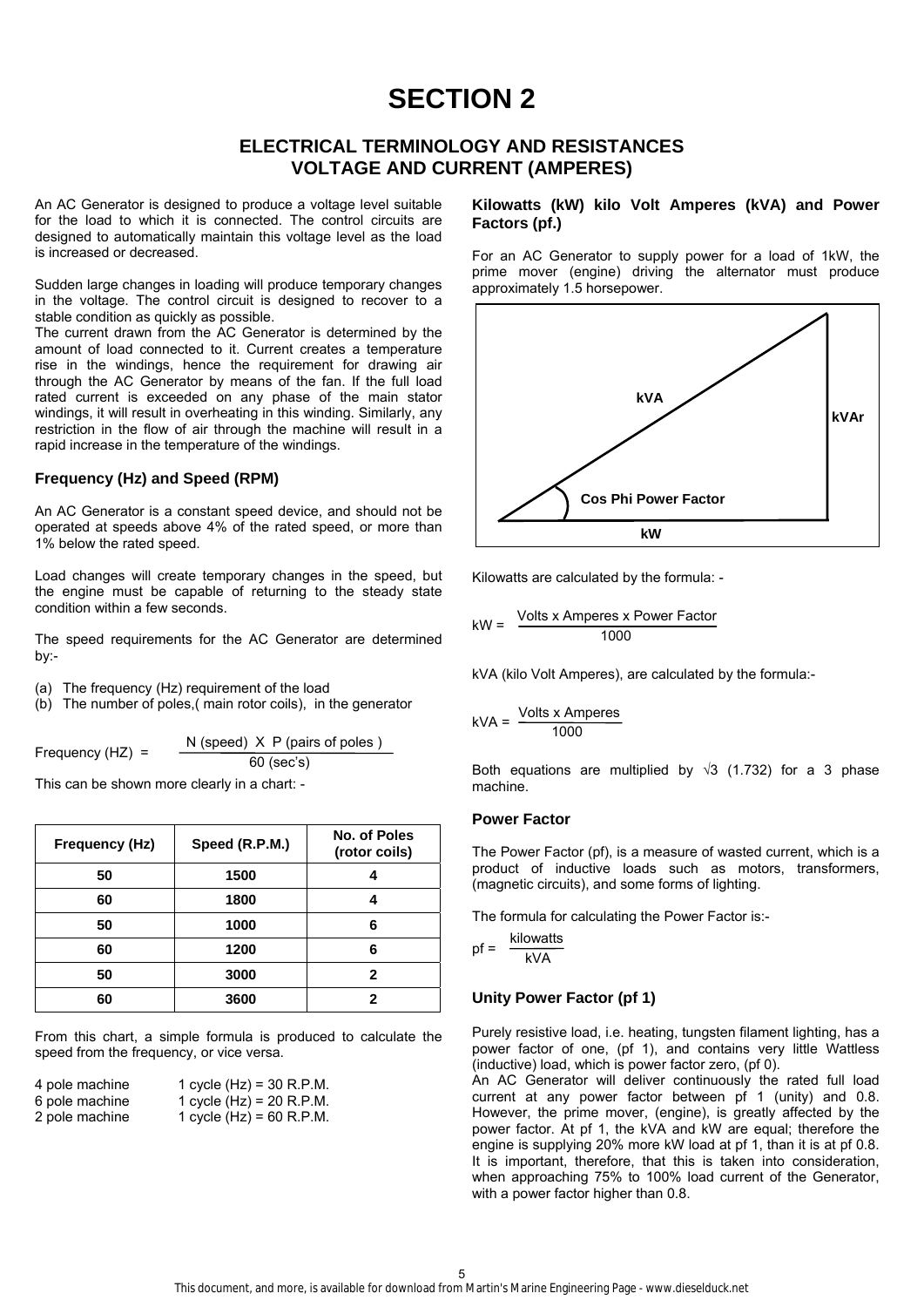#### **Lagging Power Factors**

A Generator is designed to deliver the full load current at any power factor between unity and 0.8 lagging. Certain loads have a power factor lower than 0,8 lag, e.g. welding transformers; autotransformer, start motors, gas discharge lighting. A reduction in the full load (kVA), rating is required for a lagging pf lower than 0.8.

#### **Leading Power Factors**

Capacitive load e.g. some fluorescent lighting, power factor correction capacitor banks, produce leading power factor current. The latter is required by the Electricity authorities to improve the customers lagging power factor. The capacitor bank size is measured in kVAr (reactive).

A purely Capacitive load can cause the Generator control system, (AVR), to loose control, creating voltage instability, and possible high voltage from the Generator.

This is due to the fact that, unlike most loads, which are pf 1, (unity) or lagging pf, a leading pf load current will cause the Generator excitation voltage to decrease, as the load current increases.

Eventually the control system will be unable to control the Generator excitation level, and voltage instability will occur.

The degree of instability is determined by the kVAr size of the capacitors, relative to the kVA size of the alternator.

Capacitive load can present a problem for mains failure (standby) Generators. When the mains electricity supply fails, all motor, (inductive), load is disconnected by the individual contactors. Subsequently, when the Generator is connected to the system, the load will mainly consist of lighting, and possibly the power factor correction capacitors. In this situation the AC Generator will see a very low, (leading**),** power factor, and may become unstable, and/or generate high voltage.

In order to prevent this situation, it is advisable to ensure that the power factor correction capacitors are switched OFF when the generator takes the initial load.

#### **Resistances - measuring component values**

When fault finding it is necessary to measure the resistance values of components and windings, and compare them with known normal values, in order to identify a faulty winding. The normal resistances of the windings are given in the winding resistance charts, in the generator installation and maintenance handbooks, service and maintenance section.

Resistance values above 10 ohms can be measured accurately with a multimeter. Between 0.5 and 5 ohms a multimeter has a limited accuracy, and other test methods may be adopted.



#### **Resistances between 0.5 And 5 Ohms**

The resistance value of a winding such as a brushless main rotor will be between 0.5 and 3 ohms. A multimeter may not give an accurate enough reading at these levels. If a Wheatstone Bridge Resistance Meter is not available, an accurate measurement can be obtained by means of a battery supply, using a Multimeter in series on the 10 Amps D.C. range. Most Multimeters have this current range, or alternatively, a battery charging Ammeter could be used instead).

Using 6 volt battery cells the resistance of the winding can be calculated i.e.

$$
\frac{V \text{ (volts)}}{I \text{ (amps)}} = \text{ ohms (resistance)}
$$

The resultant can be compared with the correct value given in the resistance charts, and this method can be used for any resistance greater than 0.5 ohm.

Below this value the current in the circuit would drain the battery, and it is therefore impractical to use this method.

#### **Very low resistance values (below 0.5 ohm)**

Main stators and exciter rotors are included in this category.

These values can only be measured accurately with a special instrument, such as a Kelvin bridge test meter. The test leads are equipped with special spiked probes, which penetrate the surface of the contact, ensuring accurate reading.

The generators main stator windings can also be tested by means of separately exciting the machine (see, Section 3, Test Method A), thus partly eliminating the need to have this specialised type of instrument when fault finding in the field.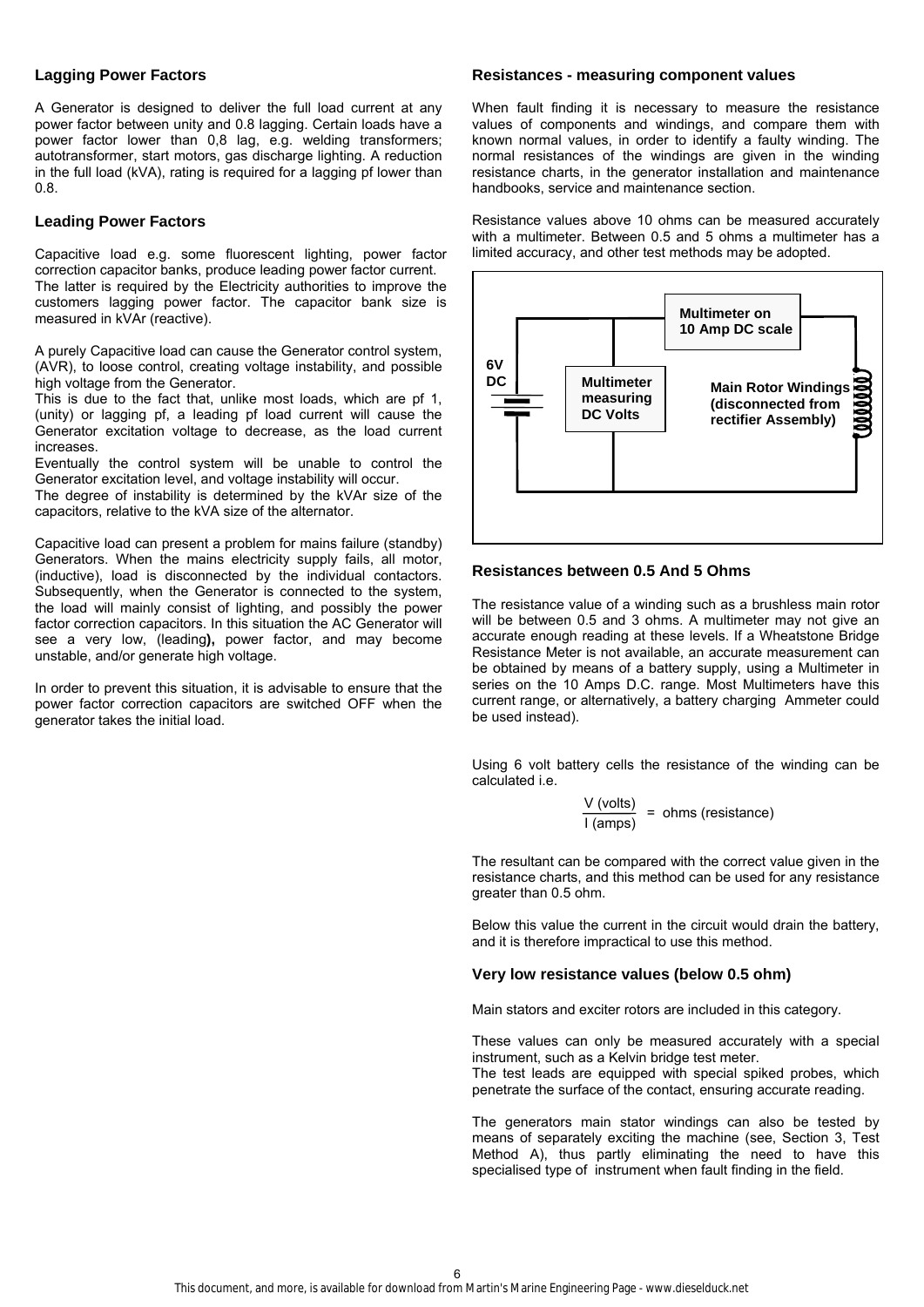### **Diode Testing**

A Diode has two resistance values, forward and reverse,

These can be measured with a multimeter as shown in the diagram below.

An arrow printed on the diode body identifies the positive side of a diode.

The forward resistance is being measured in Fig. A with the positive meter lead connected to the forward side of the diode. In Figure 'B' the meter leads have been reversed, and the reverse resistance is being measured.



An electronic digital instrument will read true electron flow, hence the resistance polarity readings will be reverse to conventional current flow, i.e. forward and reverse readings will be reversed. A Digital Multimeter usually has a semiconductor test scale on the selector switch, marked as shown :-



This measures true electron flow, and will give a forward, (indication reading only), or reverse (no reading) indication.

Using an analogue meter on resistance scale, the forward resistance varies considerably, depending on the internal impedance of the Multimeter, and the diode type. A typical reading would be between 20 and 100 ohms.

The reverse resistance must be very much higher, usually in excess of 100k ohms, (100,000 ohms ).

A faulty diode will give a reading in both forward and reverse directions (short circuit), or no reading in either direction, (open circuit).

#### **Simple Alternative Diode Test Circuit**



A good diode will light the bulb in only one direction. It should not light when test leads are reversed on the diode pin and base.

A faulty diode will light the bulb in both forward and reverse directions (short circuit diode), or no light in either direction, (open circuit diode).

If one or more diodes are found to be faulty, always change the complete set of diodes.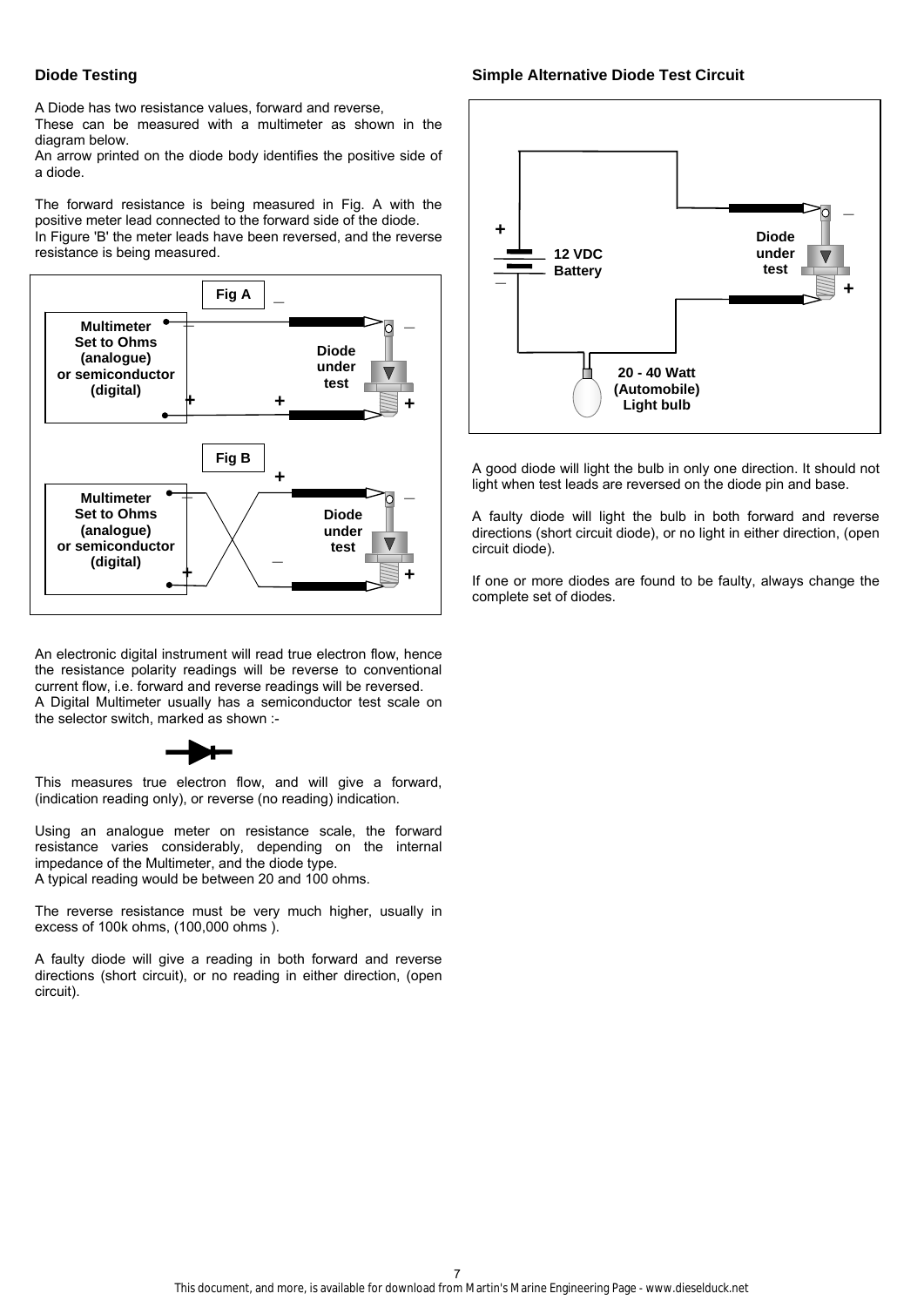#### **Insulation Resistance to Earth**

#### **Insulation Resistance to Earth**

### **Low Voltage Generators 100 – 690VAC.**

#### **Note**

When conducting high voltage test to earth, it is advisable to either disconnect or short out any electronic devices, such as the Automatic Voltage Regulator, (AVR), and Main rotor diodes. Short circuiting the terminals can be achieved with a piece of fuse wire, which must be removed immediately after the tests are completed.

**Caution:** Running the Generator before removing the short circuit connection could seriously damage the Generator.

When Megger testing a machine, failure to protect the voltage control unit and diodes could result in permanent damage to one or more of the electronic components.

The resistance of the insulation between the copper conductors and the frame of the machine, (earth or ground), is measured by means of a high voltage tester, or "Megger", which applies a D.C. potential of 500 or 1000 volts across the winding insulation.





The high voltage causes a current to 'leak' through the insulation system. This current produces an output reading on the Insulation tester ('Megger'), which is measured in Megohms (resistance to earth or ground). A normal value for a low voltage Generator winding should be higher than 1 Megohm to earth.

Generators with an output voltage of between 100V to 600V should be tested as above. If the output winding (stator) is lower than 1 Megohm to earth, the windings should be cleaned, dried, or removed to a workshop for complete refurbish.

#### **Medium to High voltage Generators, 1k Volt or higher**

**High voltage generators are capable of storing a dielectric (capacitive) charge in the main stator windings, following a high voltage insulation test.** 



**Any testing of the main stator must be followed by a discharge to earth or ground for at least 1 minute. Do not attempt to touch the main output terminals until all residual charge Danger!** has been discharged.

### **Insulation testing of Medium and High voltage generators .**

The effectiveness of a particular on-site test will depend to a large extent on the machine application. In many situations, measurements of insulation resistance and polarisation index only will be appropriate. More detailed testing involving loss tangent, dielectric loss analysis, partial discharge measurement, is undertaken at intervals in order to establish the extent of deterioration of insulation condition. Other tests such as high voltage withstand tests are particularly effective for investigative work in order to identify the onset of fault conditions.

#### **Polarisation Index Test (P.I.)**

The P.I. test is used as a guide to the dryness, cleanliness and safety of the winding insulation system.

A special motorised insulation tester is required, which can maintain a test voltage of 1 - 2.5kV, (medium voltages), or 5kV, (high voltage), for a period of 10 minutes.

Readings are taken (in Megohms) following a 1 minute and 10 minute time interval: -

The P.I. index is obtained by the formulae:-

$$
P.I. = \frac{1 \text{ Minute reading}}{10 \text{ Minute reading}}
$$

The resultant ratio is called the P.I. index, and should be a minimum of 2 at 20°C.

A P.I. index below 1.5 suggests the windings are wet, dirty or faulty, and should be cleaned, dried, and refurbished as necessary.

**Caution! Do not test any winding other than the main stator with this method.**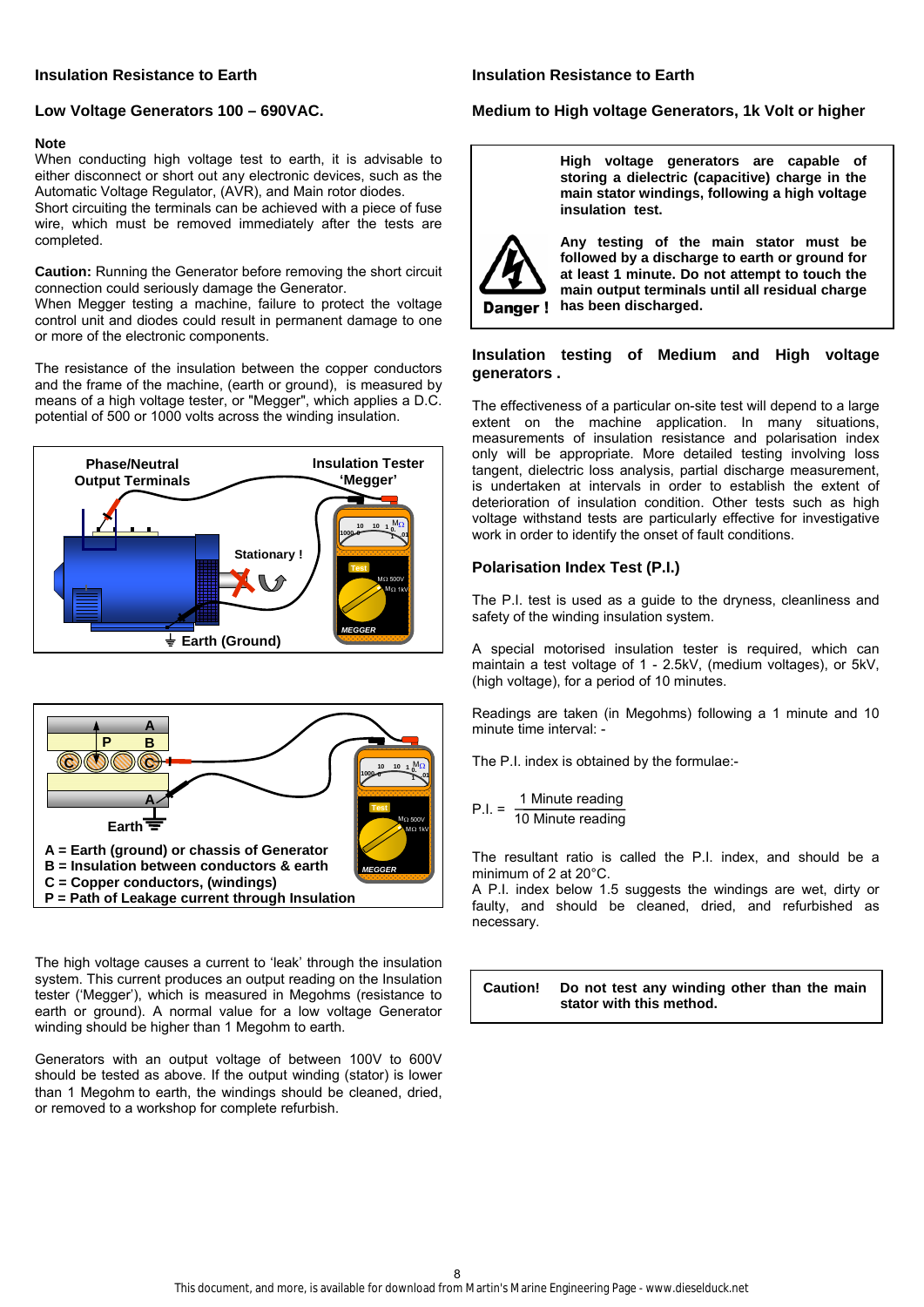# **SECTION 3**

# **FAULT FINDING 'METHOD A' FOR ALL GENERATORS SEPARATELY EXCITING WITH A BATTERY**

It is essential that all instruments be regularly checked for safety, and any connection leads, probes or clips checked to ensure that they are suitable for the voltage levels being tested.



Never attempt to test a "LIVE" generator unless there is another competent person present who can switch off the power supply or shut down the engine in an emergency.

Never expose "LIVE" connections unless you have created a safe working area around you. Make sure you have made all other persons in the immediate area fully aware of what you are doing.

# **Caution ! Insulation Resistance to Earth**

Before conducting the following tests, the Insulation of the main stator windings should be checked, in the methods described in Section 2 , 'Insulation Resistance to Earth'.

Minimum Insulation to Earth for the Main Stator is 1.0 Megohm.

# **Fault Finding Method 'A'**

Success with this method depends upon each test being completed before proceeding to the next, unless otherwise stated.

Every component in the alternator is checked regardless of the symptoms of the fault, with the exception of the voltage control system, which is covered in test Method B, Sections 4 & 5.

# **1. Set up for test**

Disconnect the Exciter Stator leads positive and negative, from the Automatic Voltage Regulator (AVR).

These terminals are marked X+ (F1), and XX- (F2), respectively.



# **Note**

Ensure that the correct two exciter leads are identified, by physically tracing them back to the exciter stator windings, fitted inside the non-drive end bracket of the Generator.

# **2. Check the Exciter Stator Resistance**

Check the resistance value of the exciter stator across these two leads (approximately 18-30 ohms) with a Multimeter. Refer to Operation and Maintenance manual for correct values.

# **3. Battery Test**

Connect the D.C. battery supply to the exciter stator leads, positive to X+ or orange (F1), negative to XX- or black (F2).



A variable source can be applied to the circuit, as shown: -



# **4. Run the Generator at Nominal (normal) Speed.**

Ensure that the speed is within 4% of the nominal. The engine speed must be correct, to avoid misleading test results.

# **5. Excitation Voltage at No Load**

It is essential that ALL LOAD is disconnected from the machine. and that the speed is correct.

Check the Battery Voltage after connecting to the Exciter Stator, a minimum of 12 VDC is required.

When testing with a fixed battery supply, any difference between the figures below, and the actual battery voltage, will effect the test results, and should be taken into account. For example, if your battery voltage is 10% higher or lower than the figures shown, you can expect the Generator voltage to be equally 10% higher or lower than expected.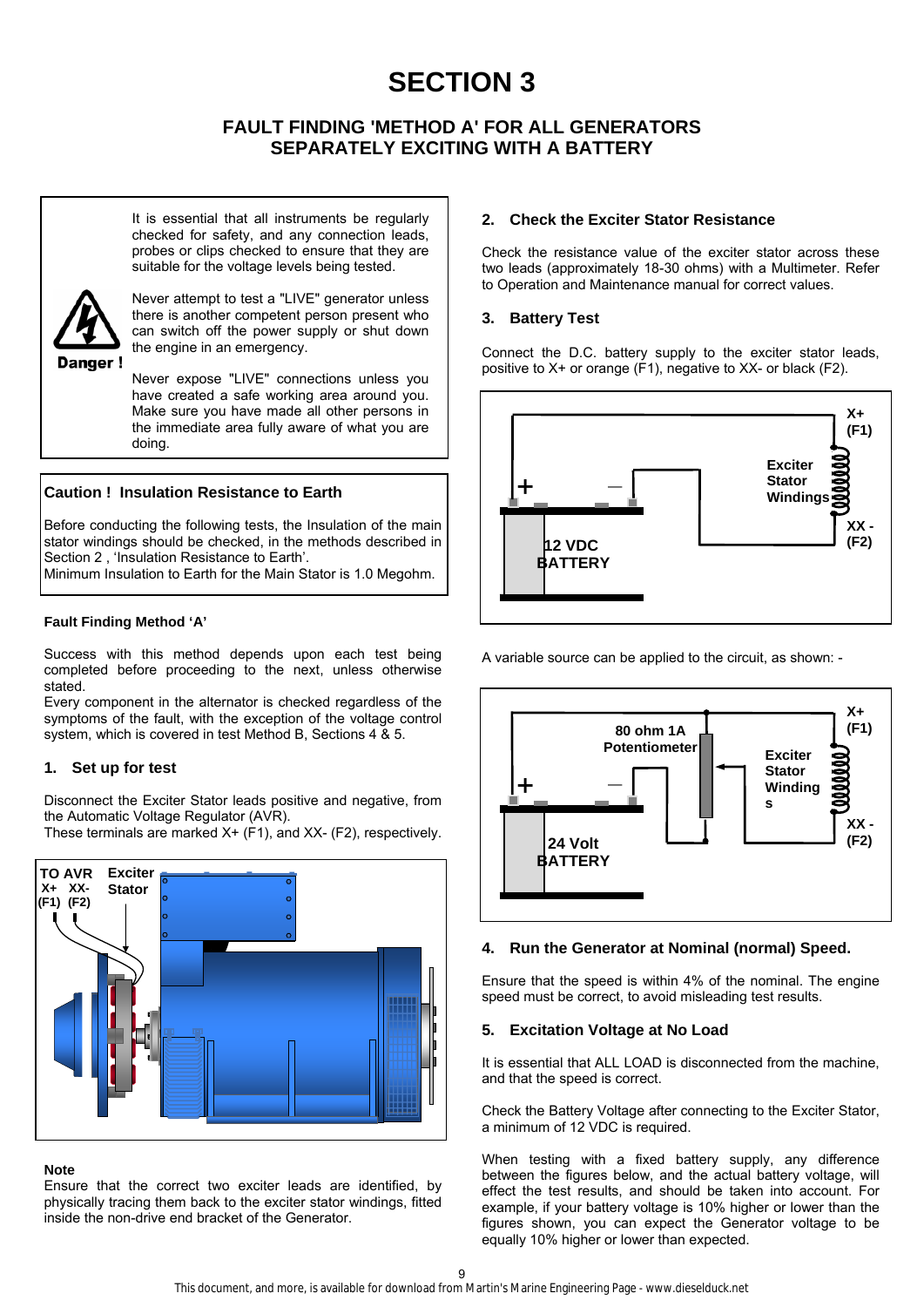The following chart gives the approximate D.C. battery voltages required to produce nominal output voltage ± 10% from the Generator at no load.

| <b>FRAME SIZE</b>                                   | <b>EXCITATION AT NO-LOAD</b> |
|-----------------------------------------------------|------------------------------|
| <b>BC16 &amp; 18</b>                                | 10-12 VOLTS D.C.             |
| <b>UC22 &amp; 27</b>                                | 10 -12 VOLTS D.C.            |
| HC/SC1                                              | <b>10 -12 VOLTS D.C.</b>     |
| HC/SC <sub>2</sub>                                  | 10 -12 VOLTS D.C.            |
| HC/SC3                                              | 9 - 11 VOLTS D.C             |
| C <sub>20</sub> , C <sub>30</sub> , C <sub>40</sub> | 9-11 VOLTS D.C.              |
| $HC/SC$ 4,5                                         | <b>10 -12 VOLTS D.C.</b>     |
| C45, C50, C60, C604                                 | 11 -12 VOLTS D.C.            |
| HC / SC/AC 6                                        | <b>12-13 VOLTS D.C.</b>      |
| <b>HC/SC/AC7&amp;F8</b>                             | <b>12-14 VOLTS D.C</b>       |

# **6. Checking the Generator Output Voltage**

Using a Multimeter, test the output voltage across the main terminals, Phase to Phase, and Phase to Neutral.

If the output voltage from the main stator is within 10% of the nominal, or higher than the nominal, and balanced across phases, this indicates that the main stator, the, main rotor, exciter stator, exciter rotor, and main rectifier diodes, are all functioning correctly.

Proceed directly to Test Number 13.

If the output is unbalanced phase to phase, or more than 10% below the nominal, this indicates that a fault exists in one of the above components, and the following tests must be conducted

# **7. Checking the Main Stator Winding**

The voltages between phases, and each phase to neutral, should be balanced, to within 1% of the nominal voltage.

On a single-phase machine the voltage between L1-L4, and L2- L4 or U-N and W-N, must be balanced.

If the voltage is 10% or more below the nominal voltage, but is balanced within 1% phase to phase, proceed to test number 9.

If the voltage is unbalanced by more than 1%, this indicates that a fault exists with the main stator windings.

This test should be repeated with all external connections removed from the Generator terminals, to eliminate the possibility of external shorts in the output cables, or the circuit breaker.

Further tests may be made on the resistance values of the main stator windings with a Kelvin Bridge resistance test meter.

 (refer to the Operation and Maintenance manual for main stator winding resistance values).

# **8. Symptoms of a Main Stator Fault**

A fault in the main stator windings will produce short circuit currents between the coil turns in the windings.

When separately exciting with a battery, the current will also create heat in the damaged winding, which can also be heard as a slight loading of the engine.

The three fault symptoms: 1.Unbalanced Voltages. 2. Heat and/or a burning smell from the windings. 3. Engine sounds loaded, are all indications of a faulty main stator winding. A faulty winding must be repaired or replaced.

# **9. Voltage is Balanced but reading Low**

If the output voltage is more than 10% below the nominal voltage, but is balanced within 1% Phase to Phase, (or Phase to Neutral), the main stator is OK, but there is a fault elsewhere. This indicates that a fault exists in either the main rotating rectifier assembly, (diodes and Varistor), or one of the excitation windings, (the main rotor, or exciter stator, or exciter rotor).

First check that the D.C. battery supply is not lower than the figure given in Paragraph 5, and that the engine speed is correct. This could give misleading results if incorrect.



# **10. Testing the Rotating Rectifier Assembly**

The diodes on the main rectifier assembly can be checked with a multimeter. The flexible leads connected to each diode should be disconnected at the terminal end, and the forward and reverse resistance checked. (See section 2, diode testing).

The rectifier assembly is split into two plates, positive and negative, and the main rotor is connected across these plates. Each plate carries 3 diodes, the negative plate carries the negative based diodes, and the positive plate carries the positive based diodes. Care must be taken to ensure that three identical polarity diodes are fitted to each plate. When fitting the diodes to the plates they must be tight enough to ensure a good mechanical and electrical contact, but should not be over tightened. The recommended torque tightening is 4.06 to 4.74 Nm, (14 to 17 kg/cm).



#### **Rectifier Components**

- **1**. **A.C Connection Stud 2. Rectifier Plates**
- **3. Diodes 3 X Negative 4. Diodes 3 X Positive** 
	-
- **7. Rectifier Hub**
- **5. Surge Suppressor (Varistor) 6. Main Rotor Leads**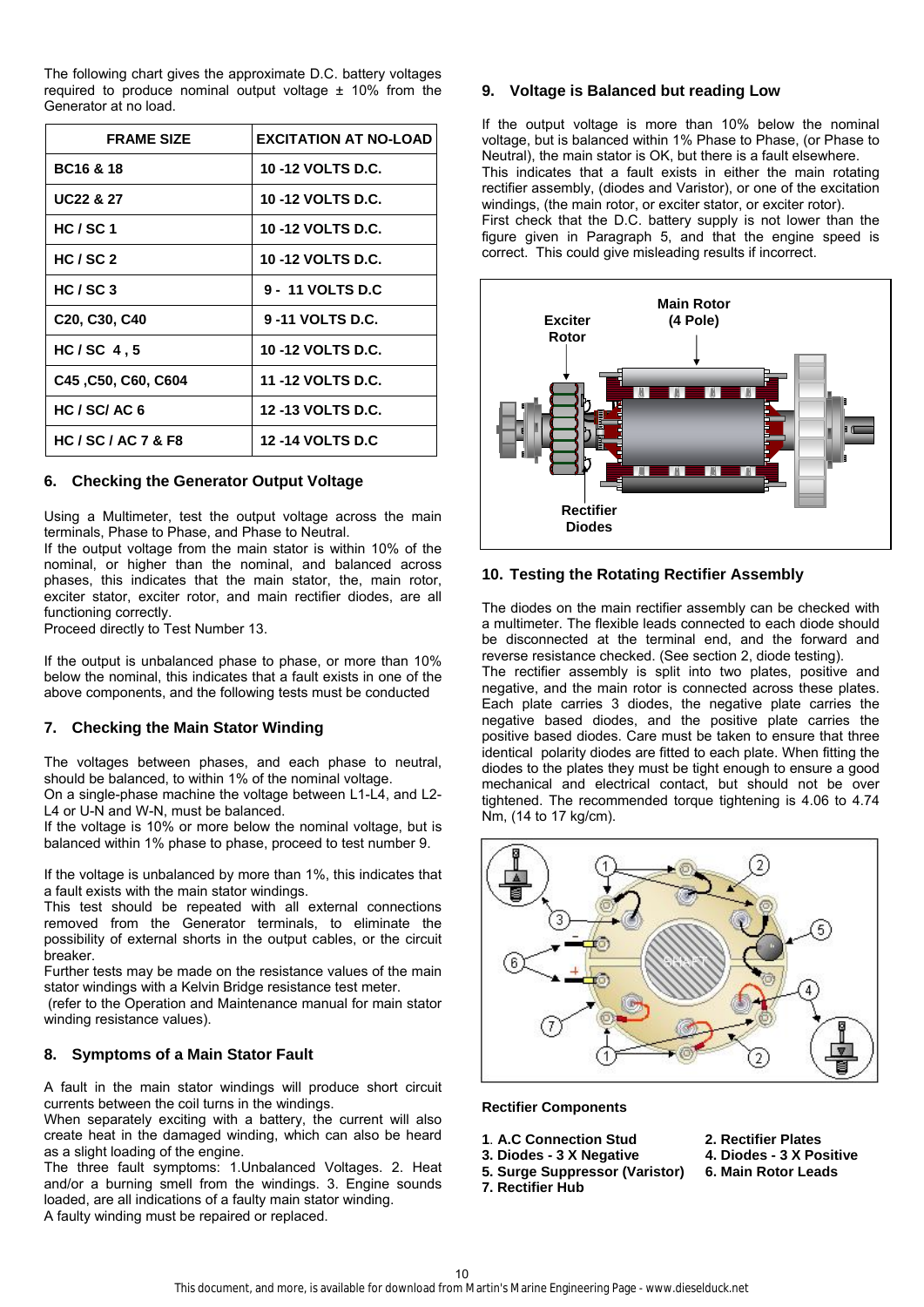# **11. Testing the Surge Suppressor (Varistor)**

The Surge Suppressor (Varistor), is a protection device, which prevents high voltage transients from damaging the main rectifier diodes.

High Voltage transients are created by fault conditions in the distribution system. The Voltage transient returns back to the Generator output terminals, enters the main stator windings, and by mutual inductance, is transferred to the main rotor windings, and the main rectifier assembly.

The Surge Suppressor can be tested with a Multimeter on Megohms range.

 A good Surge Suppressor should have a very high resistance, (more than 100 Megohms in either direction).

A faulty Surge Suppressor will be either open circuit (usually showing signs of burning) or short circuit in both directions.

The Main Rectifier will work normally with this device removed. However, it should be replaced as soon as possible, to avoid diode failure in the event of further transient fault conditions.

Occasionally, a very high transient may totally destroy the Surge Suppressor. This would result from extreme fault conditions, such as lightening, (electric storms), close to overhead distribution lines, or out of phase synchronisation of the Generator, when paralleled to multiple Generator systems, (or the Mains, Utility, supply).

In the event of a Surge Suppressor failure, all rectifier diodes should be replaced, including any which appear to test OK.

# **12. Testing the Main Excitation Windings**

After establishing and correcting any fault on the rectifier assembly, the battery test should be repeated, from paragraph 6, and the output voltage checked.

If the output voltage is still more than 10% below the nominal voltage when separately excited, this indicates that the fault must be in one of the excitation windings.

To test the main rotor, exciter stator and exciter rotor winding, the resistance values must be checked against correct values, which are given in the Operation and Maintenance handbook, supplied with the generator.

Refer to the Service and Maintenance section, for the winding resistance charts, specific to each Generator type and size.

Note. The charts require identification of the frame size, number of rotor poles, followed by the main stator and rotor core length (A, B, C–G, H, J etc). The Main Stator core length and winding number are shown on the Generator nameplate.

If in doubt, refer to the factory, with the Generator serial number or machine I.D number, for identification.

#### **Exciter Stator**

The exciter stator resistance is measured across leads X+ and XX- (F1 and F2), which should be disconnected from the Automatic Voltage Regulator (AVR), terminals.

A standard Multimeter, set on the lowest resistance range, will be suitable for this test.

The exciter Stator winding Insulation to earth should also be tested with a 'Megger'. As a low insulation can effect the AVR performance. Minimum value 1 Megohm. (See section 2 for details).

#### **Exciter Rotor**

The exciter rotor is connected to the 6 X AC connection studs on the Main Rectifier assembly.

Disconnect the 6 leads from the AC connection studs, and check the resistance value across three of the leads, which are connected to the same polarity diodes, (bolted to the same rectifier plate). The resistance value is very low, and requires a Kelvin Bridge test meter for accurate results. A visual inspection will usually identify any burnt or damaged windings.

#### **Main Rotor**

The main Rotor leads are connected to the main rectifier plates. Disconnect one of the leads to check the resistance value.

A good quality Multimeter will measure resistances of 0.5 to 2 ohms with reasonable accuracy, however if the resistance is found to be lower than the quoted figure, it should be verified with a more accurate measurement.

#### **13. Testing the AVR Sensing Supply (feedback).**

Checking the sensing supply from the main stator is the final test, which can be carried out while separately exciting the Generator with a battery supply. Make sure the output voltage is approximately correct, I.e. within 10% of the nominal voltage).

The previous tests should have cleared any fault in the windings or rectifier assembly and the correct output obtained from the main stator with the battery.

With the Generator running at nominal voltage, the sensing supply should be between 190 and 240 volts. If the supply is incorrect, or unbalanced, the fault should be traced back via the wiring circuit to the Main Stator connections

#### **Two phase sensed AVR's, MK11A, SX440, MX341, SX460, SA465**

The sensing supply is across AVR terminals 2 and 3, (AVR types MX341 and SX440), or 7 and 8 (AVR types SX460 and SA465).

Note. Generators supplied before 1989. The parallel droop CT, and close regulation CT, (when fitted), is connected into the sensing supply via a burden resistor, fitted in the terminal box. Refer to the Operation and Maintenance manual supplied with the Generator for details.

#### **Three phase sensed AVR's, MX321, MA325, MA327**

The sensing supply is connected to the AVR terminals marked 6, 7, and 8.

Note 1. The Sensing Supply is connected via an isolation transformer, or an isolation module, (PCB), fitted in the Generator terminal box. Check primary and secondary of transformer, or input and output of PCB.

Note 2. Generators supplied before 1989. The parallel droop CT, and close regulation CT, (when fitted), is connected into the sensing supply via a burden resistor, fitted in the terminal box. The sensing supply is connected via a separate 3 Phase Sensing unit, the sensing supply leads 6,7, & 8 are connected to the 3 phase sensing unit, which has a DC output to the AVR.

Refer to the Operation and Maintenance manual supplied with the Generator for details.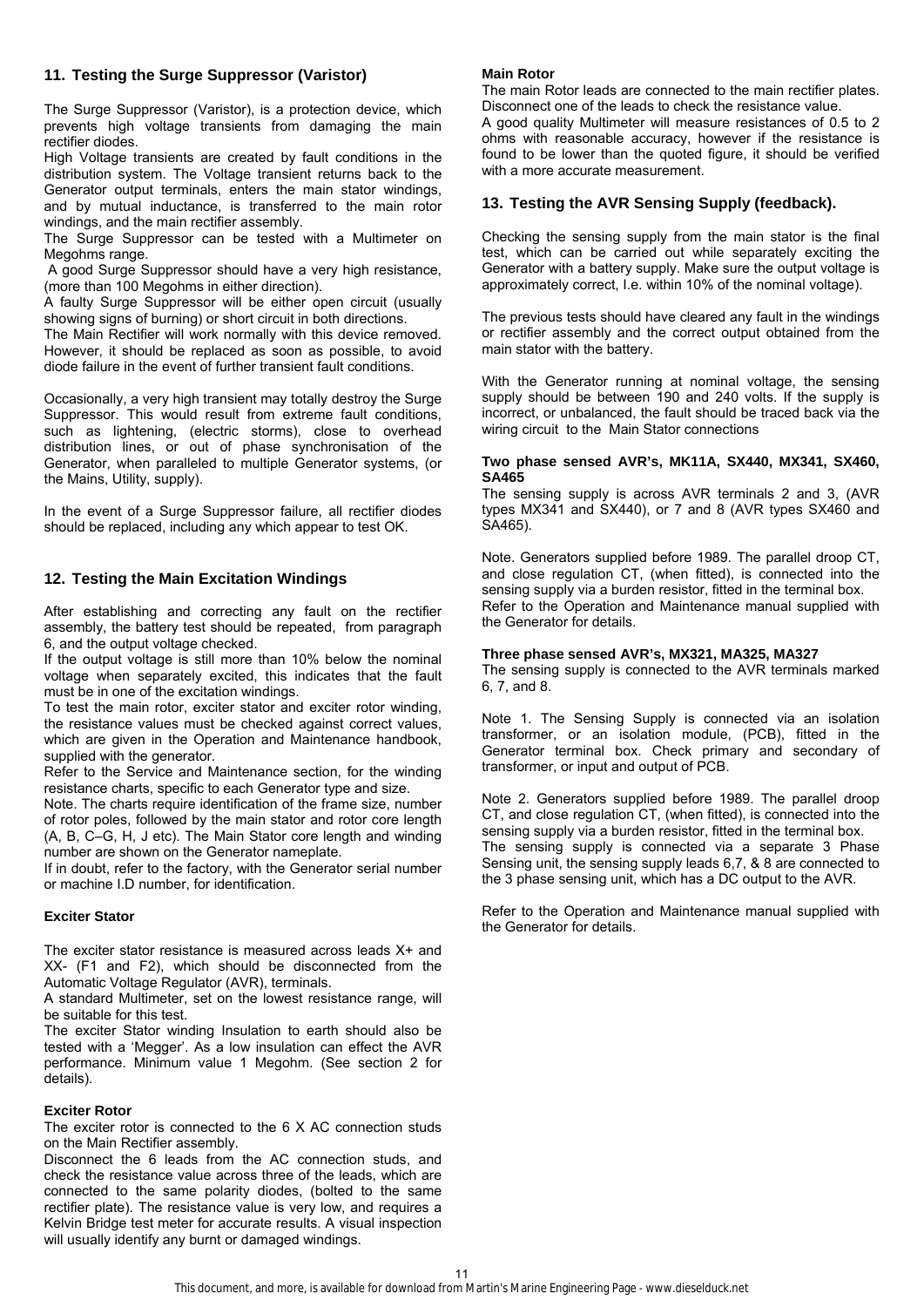# **SECTION 4 SELF EXCITED CONTROL SYSTEM TEST METHOD B FAULT SYMPTOMS AND REMEDIES AT NO LOAD**

| <b>SYMPTOM</b>                                                          | <b>POSSIBLE CAUSE</b>                                                                                                                                                                                                                                                              | <b>TEST AND REMEDIES</b>                                                                                                                                                                                                                                  |
|-------------------------------------------------------------------------|------------------------------------------------------------------------------------------------------------------------------------------------------------------------------------------------------------------------------------------------------------------------------------|-----------------------------------------------------------------------------------------------------------------------------------------------------------------------------------------------------------------------------------------------------------|
| <b>NO VOLTAGE (NO LOAD)</b>                                             | Voltmeter connected incorrectly, or<br>1)<br>faulty.                                                                                                                                                                                                                               | Check and verify voltage at Generator<br>terminals with a multimeter.                                                                                                                                                                                     |
|                                                                         | broken<br>corroded<br>2)<br>Loose<br>or<br>connections.                                                                                                                                                                                                                            | Check all auxiliary terminals. Check the<br>AVR push on terminals for tightness.<br>Repair or renew where necessary.                                                                                                                                      |
| <b>Loss of Residual Voltage</b>                                         | Loss of residual can occur after :-<br>3)                                                                                                                                                                                                                                          |                                                                                                                                                                                                                                                           |
| AVR <br><b>Blocking Diode</b><br>$X + (F1)$<br>XX- (F2)<br>п<br>12 Volt | (i) Many years storage prior to use.<br>(ii) Reversal of the Exciter Stator magnetic<br>field while 'flashing' with a battery.<br>(iii) Rewind of the Exciter Stator.<br>(iv) Mechanical 'shock' to the Exciter<br>Stator laminated core, (where residual<br>magnetism is stored). | With Generator running at rated speed,<br>without load, briefly connect a 12 volt<br>D.C. battery supply, with a blocking<br>diode in one lead, to AVR terminals X+<br>$(F1)$ and XX- $(F2)$ . (see<br>figure left).<br>Maximum connection time 1 second. |
| <b>Battery</b>                                                          | Note. Series 3 AVR systems with<br>Permanent Magnet Generator do not rely<br>upon residual voltage for voltage build up.                                                                                                                                                           | <b>CAUTION!</b><br>Never connect a battery to the AVR<br>terminals, without a blocking diode.<br>In most cases this will destroy the<br>AVR power devices.<br><b>Battery polarity MUST be correct!</b>                                                    |
|                                                                         | Very low insulation resistance to<br>4)<br>earth (ground), on exciter stator or<br>main stator.                                                                                                                                                                                    | Check the insulation resistance value<br>with a Megger (see section 2).<br>(Disconnect AVR during this test, and<br>remove any Neutral earth connection).                                                                                                 |
|                                                                         | Surge suppressor on main rotating<br>5)<br>rectifier short circuit.                                                                                                                                                                                                                | Check surge suppressor resistance (see<br>Section 3 Test Method A).                                                                                                                                                                                       |
|                                                                         | Main rectifier diode(s) short circuit.<br>6)                                                                                                                                                                                                                                       | Carry out Test Method A, Section 3.<br>Replace where necessary. Check diodes<br>(See Section 2)                                                                                                                                                           |
|                                                                         | Winding fault. Open circuit or short<br>7)<br>circuit on any winding in the machine.                                                                                                                                                                                               | Carry out all tests as listed in Test<br>Method A. Check winding resistance<br>values.                                                                                                                                                                    |
| <b>NO VOLTAGE (NO LOAD)</b>                                             | Exciter stator polarity reversed by<br>8)<br>battery tests. Also see "Loss of<br>Residual Voltage" which may be<br>caused by polarity reversal.                                                                                                                                    | Re-connect battery to exciter stator<br>ensuring that polarity is correct, and re-<br>test. Restore residual magnetism as Item<br>3 above.                                                                                                                |
|                                                                         | Fault in AVR.<br>9)                                                                                                                                                                                                                                                                | Replace the AVR and re-test machine.                                                                                                                                                                                                                      |
|                                                                         | 10) Load applied to machine during run<br>up of engine.                                                                                                                                                                                                                            | The voltage may not build up until the<br>load is disconnected from the machine.<br>Open circuit breaker and re-test.                                                                                                                                     |
|                                                                         | 11) Open circuit power supply from main<br>stator to AVR terminals P2, P3, P4.<br>(SX440), or 7 and 8 (SX460 and<br>SA465).                                                                                                                                                        | Separately excite machine as per test<br>method A, Section 3. Check voltage<br>across AVR terminals P2, P3, P4, or 7 &<br>8. AVR power supply should be between<br>190 to 240VAC.                                                                         |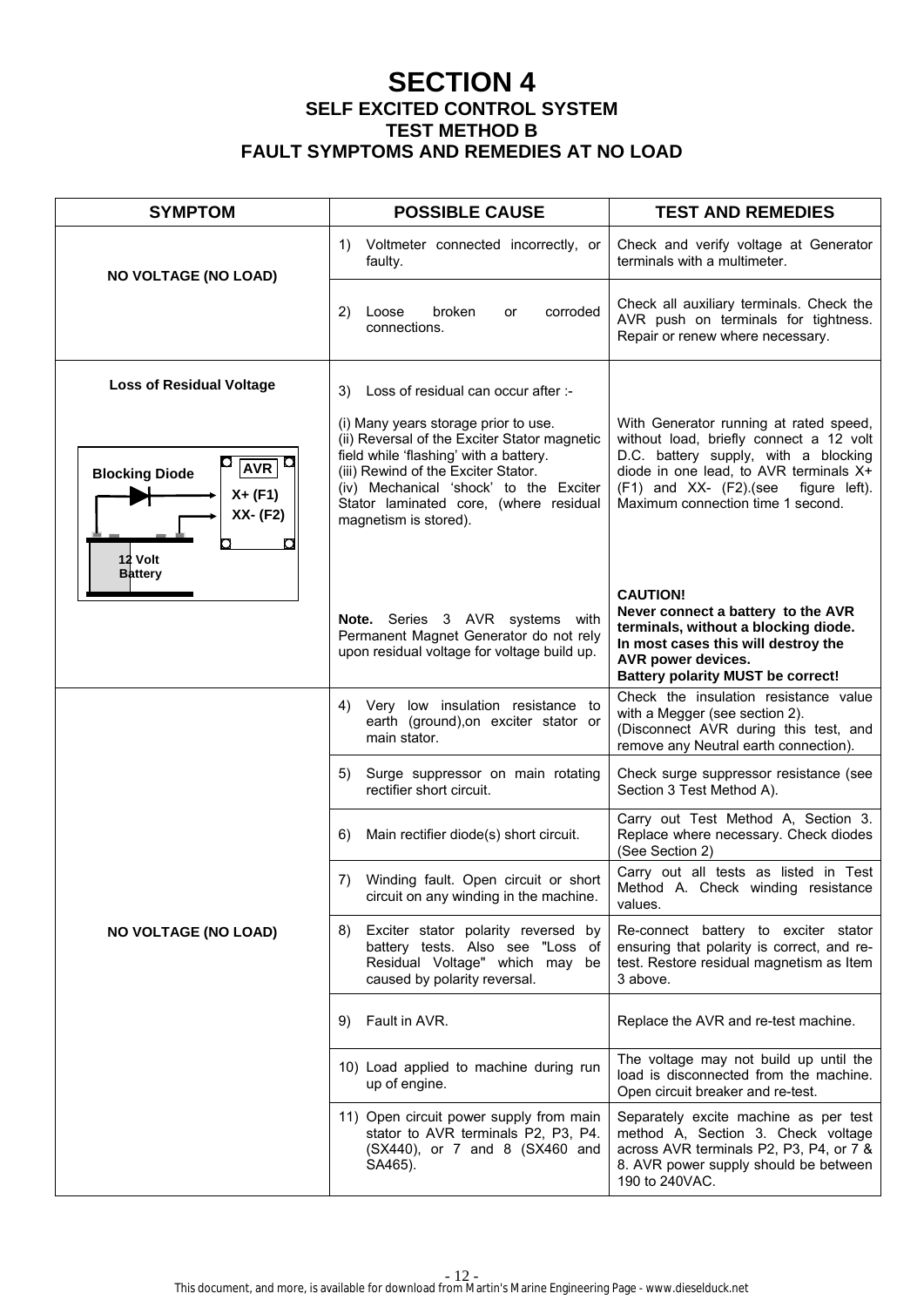| <b>SYMPTOM</b>                    | <b>POSSIBLE CAUSE</b>                                                                                            | <b>TEST AND REMEDIES</b>                                                                                                                                                                                                                             |
|-----------------------------------|------------------------------------------------------------------------------------------------------------------|------------------------------------------------------------------------------------------------------------------------------------------------------------------------------------------------------------------------------------------------------|
|                                   | Engine speed low. Under frequency<br>1)<br>protection (UFRO) circuit activated.                                  | Check AVR LED. If lit, UFRO is<br>activated, indicating low speed.<br>Check speed with tachometer. Adjust<br>governor control to nominal speed, or up<br>to maximum (+4%) of nominal speed.                                                          |
|                                   | AVR 'VOLTS' adjust, or external hand<br>2)<br>trimmer control incorrectly set.                                   | Adjust voltage on AVR 'volts' trim, or<br>remote trimmer. Ensure that speed is<br>correct, and UFRO is OFF. (See above).                                                                                                                             |
| LOW VOLTAGE (NO LOAD)             | Voltmeter faulty or sticking.<br>3)                                                                              | Check and verify voltage across machine<br>output terminals, with a Multimeter.                                                                                                                                                                      |
|                                   | Fault in AVR.<br>4)                                                                                              | Replace AVR and re- test.                                                                                                                                                                                                                            |
|                                   | broken<br>5)<br>Loose<br>corroded<br>or<br>connections.                                                          | Check the wiring for poor connections.<br>Repair or replace where necessary.                                                                                                                                                                         |
|                                   | Fault on power supply from main<br>6)<br>stator.                                                                 | See item 11, previous test under "No<br>voltage, at no load".                                                                                                                                                                                        |
|                                   | Sensing supply from Main Stator to<br>1)<br>AVR open circuit or too low.                                         | Check sensing supply voltage, as per<br>Test Method A, Section 3, (item 13).                                                                                                                                                                         |
|                                   | AVR 'VOLTS' control or hand trimmer<br>2)<br>incorrectly set.                                                    | Adjust as necessary. Ensure that the<br>engine speed is correct first.                                                                                                                                                                               |
| <b>HIGH VOLTAGE (NO LOAD)</b>     | Sensing supply transformer faulty.<br>3)                                                                         | AVR sensing supply circuit via dropper<br>transformer, (4 or 6 wire Generators), or<br>sensing PCB. Check sensing supply as<br>per Test Method A, Section 3, (item 13).                                                                              |
|                                   | Burden resistor, fitted in AVR sensing<br>4)<br>supply, corroded or open circuit.<br>(Pre 1987 Generators only.) | A fault on the burden resistor can create<br>a high voltage condition. Check tapping<br>bands. Normal resistance value 215<br>ohms.                                                                                                                  |
|                                   | AVR faulty.<br>5)                                                                                                | Replace AVR and re-test.                                                                                                                                                                                                                             |
|                                   | Loose,<br>broken<br>corroded<br>6)<br>or<br>connections.                                                         | Check connections on auxiliary terminal<br>board and AVR terminals. Repair or<br>replace if necessary.                                                                                                                                               |
|                                   | 1)<br>Engine governor unstable (hunting).                                                                        | Check for<br>speed<br>instability with a<br>frequency<br>meter,<br>or tachometer.<br>Sometimes this problem will clear when<br>a load is applied to the engine.                                                                                      |
|                                   | AVR Stability settings.<br>2)                                                                                    | Check AVR stability links, adjust stability<br>potentiometer.                                                                                                                                                                                        |
|                                   | Loose or corroded connections.<br>3)                                                                             | Intermittent voltage fluctuations can be<br>created by poor connections. Check<br>auxiliary and AVR terminals.                                                                                                                                       |
| <b>UNSTABLE VOLTAGE (NO LOAD)</b> | Intermittent earth (low insulation<br>4)<br>resistance).                                                         | Megger all windings, (see section 2),<br>including Exciter Stator, low insulation<br>resistance can effect the AVR.                                                                                                                                  |
|                                   | Faulty AVR.<br>5)                                                                                                | Check AVR for corrosion or broken<br>components. Replace AVR and re-test                                                                                                                                                                             |
|                                   | Voltmeter faulty/unstable.<br>6)                                                                                 | Panel mounted voltmeters are sensitive<br>to vibration. Check and verify readings.                                                                                                                                                                   |
| UNBALANCED VOLTAGE (NO LOAD).     | Fault on main stator windings.<br>1)                                                                             | all<br>Disconnect<br>external<br>leads<br>to<br>Generator and re-test. Separately excite,<br>(Test Method A Section 3). A winding<br>short will get hot, and engine will sound<br>slightly loaded. Shut down set and check<br>by hand for hot spots. |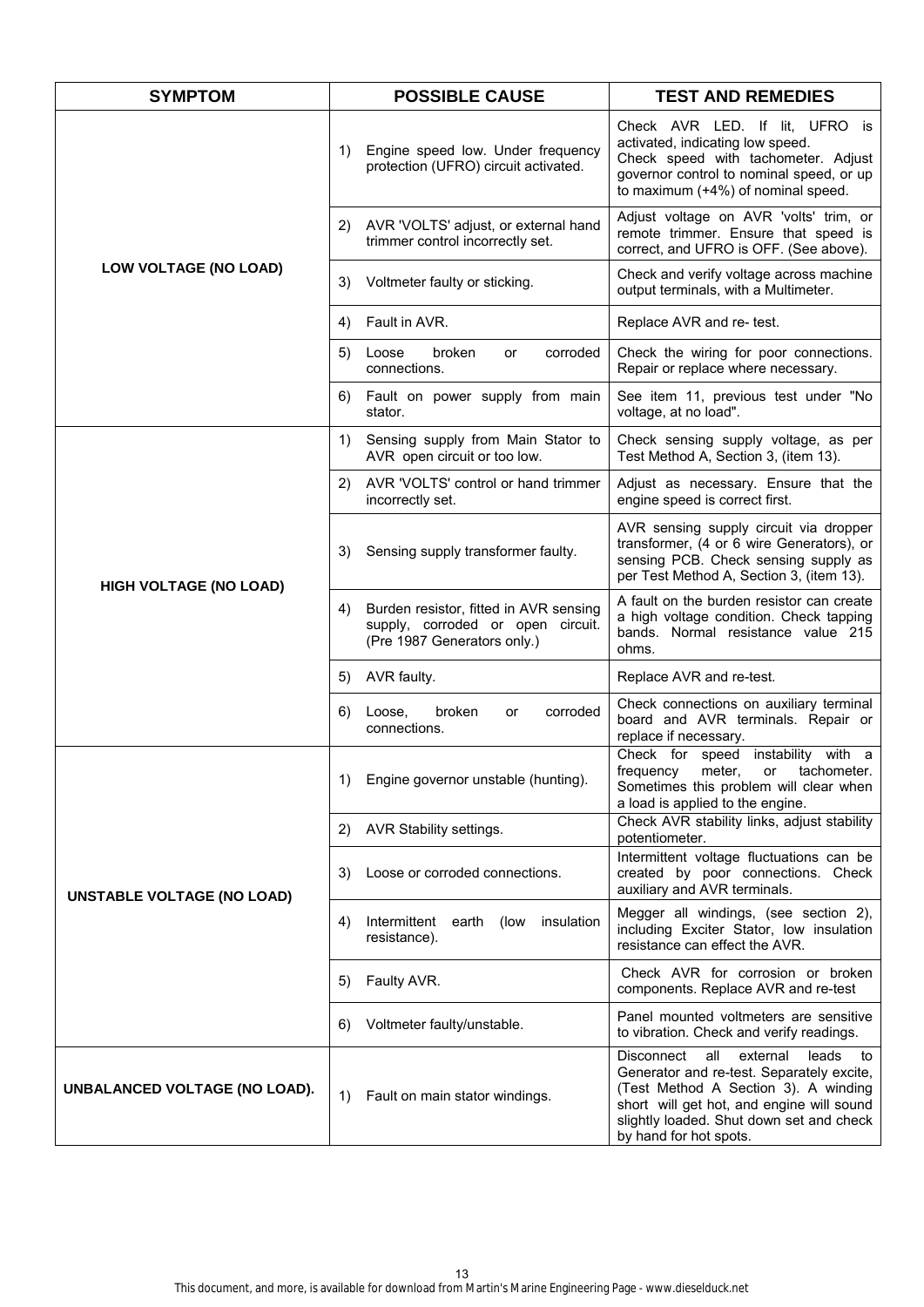# **FAULT SYMPTOMS AND REMEDIES WHEN ON LOAD**

| <b>SYMPTOM</b>                              | <b>POSSIBLE CAUSE</b>                                                                                                                                        | <b>TEST AND REMEDIES</b>                                                                                                                                                                                                                                                                                                |
|---------------------------------------------|--------------------------------------------------------------------------------------------------------------------------------------------------------------|-------------------------------------------------------------------------------------------------------------------------------------------------------------------------------------------------------------------------------------------------------------------------------------------------------------------------|
| UNBALANCED VOLTAGE (ON LOAD).               | Single-phase loads (phase - neutral)<br>1)<br>unevenly distributed over the three<br>phases.                                                                 | Check current in each phase with clip-on<br>ammeter. The full load rated current<br>must NOT be exceeded on any individual<br>phase. Re-distribute load if necessary.                                                                                                                                                   |
|                                             | Engine governor unstable (hunting)<br>1)                                                                                                                     | Check with a frequency meter or<br>tachometer for speed variations due to<br>governor 'hunting', or cyclic irregularities<br>in the engine.                                                                                                                                                                             |
|                                             | Leading Power Factor load created<br>2)<br>by power factor correction capacitors.                                                                            | Isolate the power factor correction<br>capacitors until sufficient inductive load<br>has been applied. (See Power Factors,<br>Section 2).                                                                                                                                                                               |
| <b>UNSTABLE VOLTAGE (ON LOAD).</b>          | Fluctuations in load current, (motor<br>3)<br>starting, or reciprocating loads).                                                                             | Check the load current on a stable<br>supply, i.e. mains, or separately excite<br>the machine. A variable D.C. supply is<br>required for on load separate excitation<br>tests. (see test method A, section 3).                                                                                                          |
|                                             | Non linear load creating waveform<br>4)<br>distortion. (Contact factory for further<br>information on non-linear loads).                                     | Use Permanent Magnet Generator<br>(PMG), powered control system (AVR).                                                                                                                                                                                                                                                  |
|                                             | AVR stability incorrectly adjusted.<br>5)                                                                                                                    | Adjust AVR, until voltage stabilises.                                                                                                                                                                                                                                                                                   |
|                                             | Unbalanced load.<br>1)                                                                                                                                       | Check voltages on all phases. If<br>unbalanced, re-distribute loading over<br>three phases.                                                                                                                                                                                                                             |
| <b>HIGH VOLTAGE (ON LOAD)</b>               | Leading Power Factor load (capacitor<br>2)<br>banks).                                                                                                        | Check excitation volts across X+, (F1)<br>and XX- (F2). A leading power factor will<br>give an abnormally LOW DC excitation.<br>Remove<br>power<br>factor<br>correction<br>equipment at low loads (see Power<br>Factors Section 2).                                                                                     |
|                                             | Parallel droop current transformers<br>3)<br>reversed.                                                                                                       | Check for droop reversal. (See section 6,<br>parallel operation).                                                                                                                                                                                                                                                       |
|                                             | Burden resistor incorrectly set across<br>4)<br>improved regulation<br>transformer.<br>(Pre 1989 machines only).                                             | Reduce the amount of resistance across<br>the improved regulation transformer until<br>on-load voltage is correct.                                                                                                                                                                                                      |
|                                             | Large speed droop on engine.<br>1)<br>AVR UFRO protection activated.                                                                                         | Check that the speed droop from no load<br>to full load is no greater than 4%. Check<br>AVR LED, if LIT, increase engine speed.                                                                                                                                                                                         |
| <b>POOR VOLTAGE REGULATION</b><br>(ON LOAD) | Unbalanced load.<br>2)                                                                                                                                       | Check voltage and load current on all<br>phases. If unbalanced, redistribute the<br>load more evenly across the phases.                                                                                                                                                                                                 |
|                                             | Parallel<br>droop<br>circuit incorrectly<br>3)<br>adjusted, or requires shorting switch<br>for single running.                                               | The droop circuit will give additional<br>voltage droop of -21/2 % at full load 0.8<br>pf. For single running machines this can<br>be improved by fitting a shorting switch<br>across the droop CT input, $(S1 - S2)$ , on<br>the AVR.<br>(Pre 1989 machines, short across the<br>burden resistor in the terminal box). |
|                                             | Voltage drop between machine and<br>4)<br>load, due to $I^2R$ losses in supply<br>cable. (This will be made worse by<br>motor starting current surges, etc). | Check the voltage at both ends of the<br>cable run at full load. Differences in<br>voltage indicates a volts drop along the<br>cable. In severe cases, a larger diameter<br>cable is required.                                                                                                                          |
|                                             | Improved<br>regulation<br>equipment<br>5)<br>reversed.<br>(Pre 1989 machines only).                                                                          | Reverse the secondary leads on the<br>transformer, and re-test on load.                                                                                                                                                                                                                                                 |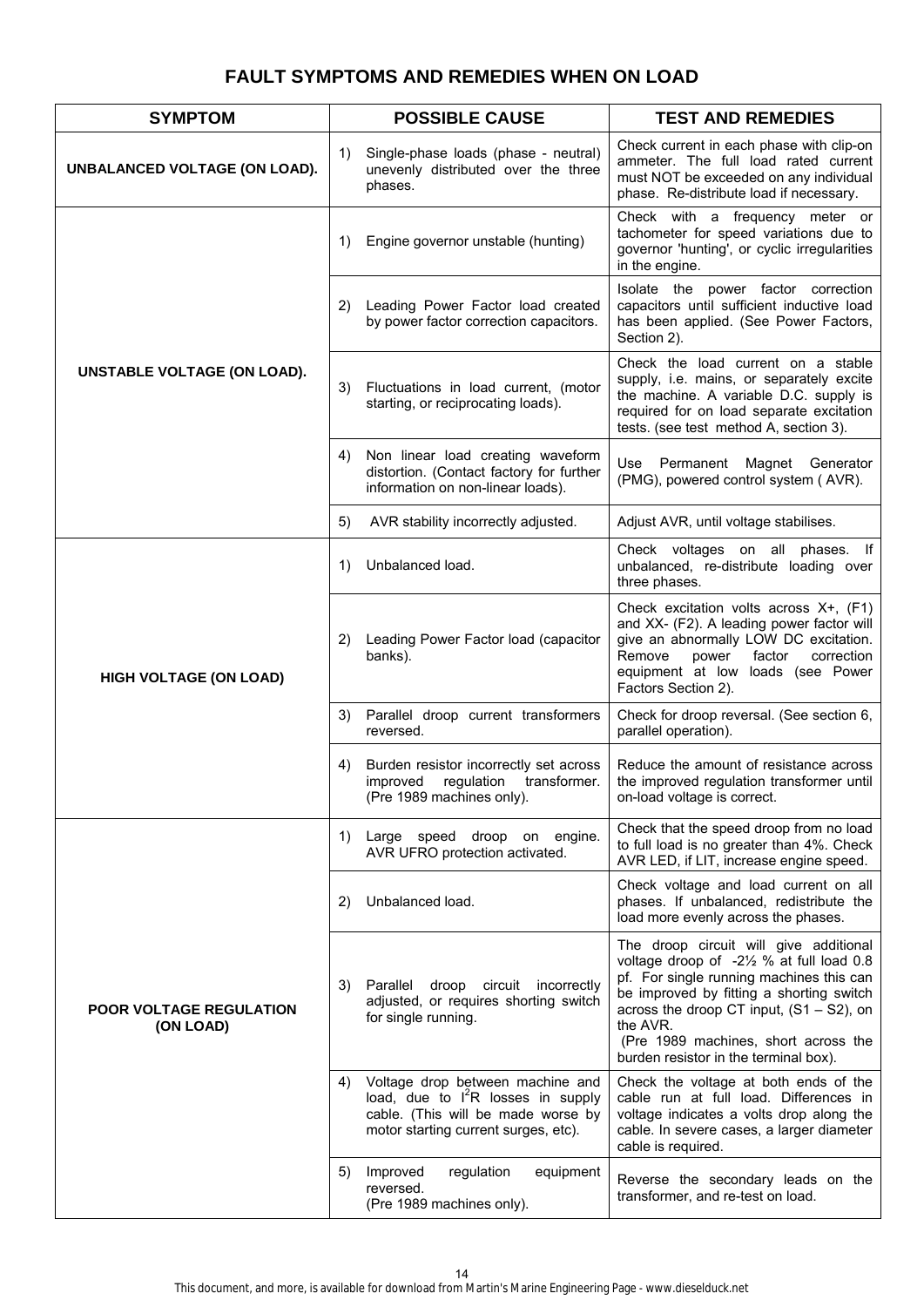| <b>SYMPTOM</b>                                                             | <b>POSSIBLE CAUSE</b>                                                                                                                                     | <b>TEST AND REMEDIES</b>                                                                                                                                                                                                                                   |
|----------------------------------------------------------------------------|-----------------------------------------------------------------------------------------------------------------------------------------------------------|------------------------------------------------------------------------------------------------------------------------------------------------------------------------------------------------------------------------------------------------------------|
| <b>POOR VOLTAGE REGULATION cont</b><br>(ON LOAD)                           | Fault on main rectifier or excitation<br>6)<br>windings.                                                                                                  | Check the no-load excitation volts across<br>AVR X+ (F1) and XX- (F2). Compare<br>with the D.C. voltages as listed in Test<br>Method A Section 3. If much higher than<br>listed, carry out Test Method A.                                                  |
|                                                                            | AVR Under frequency<br>protection<br>7)<br>circuit, (UFRO), activated.                                                                                    | Check AVR LED, If lit, UFRO is<br>activated, (engine speed is low). Check<br>engine speed and adjust to correct<br>nominal speed, (or frequency).                                                                                                          |
|                                                                            | Engine fault or engine governor<br>1)<br>unable to respond, (speed drop too<br>low).                                                                      | Check performance of engine during<br>application of load. Check if AVR LED is<br>lit during motor starting.<br>Check if AVR 'DIP' or 'DWELL' engine<br>relief circuits are activated. Adjust as<br>necessary. (See AVR instruction sheet<br>for details). |
|                                                                            | Parallel droop circuit incorrectly set.<br>2)                                                                                                             | Too much droop will increase voltage<br>dips when motor starting. Fit shorting<br>switch for single running Generators.<br>(See parallel section 6).                                                                                                       |
|                                                                            | Load surges exceed 2.5 times the full<br>3)<br>load current.                                                                                              | Check load surges with a clip-on<br>ammeter. Voltage dip may be excessive<br>if the current exceeds 2.5 times full load.<br>Refer to factory for motor starting<br>calculations.                                                                           |
|                                                                            | Voltage drop between Generator and<br>4)<br>load, due to $I^2R$ losses in the cable.<br>This will be worse during current<br>surges (motor starting etc). | Check the voltage at both ends of the<br>cable run at full load. Differences in<br>voltage indicates a volts drop along the<br>cable. In severe cases, a larger diameter<br>cable is required.                                                             |
| POOR VOLTAGE RESPONSE TO<br><b>LOAD SURGES OR MOTOR</b><br><b>STARTING</b> | Motor contactors dropping out during<br>5)<br>current<br>starting,<br>(large<br>surges,<br>Voltage dips greater than 30%).                                | All symptoms and remedies in this<br>section may apply to this problem. Refer<br>to factory for typical voltage dips.                                                                                                                                      |
|                                                                            | AVR "Stability" control incorrectly<br>6)<br>adjusted.                                                                                                    | <b>AVR</b><br>Adjust<br>'Stability'<br>control<br>anticlockwise until voltage is unstable,<br>then slightly clockwise until stable.                                                                                                                        |
|                                                                            | 7) Fault on windings or rotating rectifier.                                                                                                               | Any fault in this area will appear as high<br>excitation voltage across X+ (F1) and<br>XX- (F2), higher than figures listed in<br>Section 3. Complete Test Method A<br>Section 3                                                                           |
|                                                                            | AVR UFRO and/or engine relief<br>8)<br>circuit activated during motor starting.                                                                           | Check performance of engine during<br>application of load. Check if AVR LED is<br>lit during motor starting.<br>Check if AVR 'DIP' or 'DWELL' engine<br>relief circuits are activated. Adjust as<br>necessary. See AVR instructions for<br>details.        |
|                                                                            | 9)<br>Faulty AVR.                                                                                                                                         | Replace and re-test on load.                                                                                                                                                                                                                               |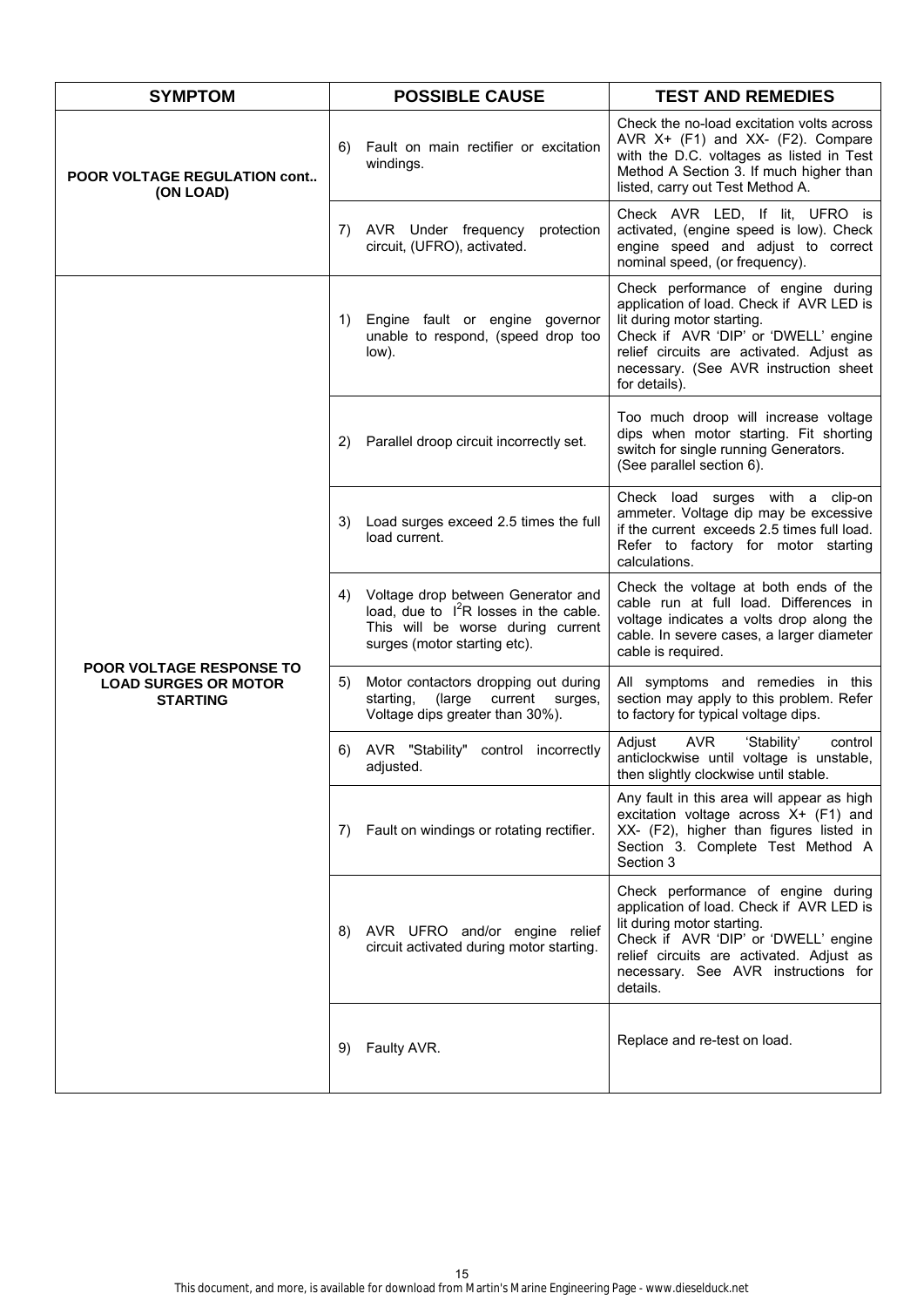| <b>SYMPTOM</b>        | <b>POSSIBLE CAUSE</b>                                                                                                                                     | <b>TEST AND REMEDIES</b>                                                                                                                                                                                           |
|-----------------------|-----------------------------------------------------------------------------------------------------------------------------------------------------------|--------------------------------------------------------------------------------------------------------------------------------------------------------------------------------------------------------------------|
|                       | Engine speed droop greater than 4%.<br>1)                                                                                                                 | Check if AVR LED is lit. UFRO is<br>activated, (low speed indication).Check<br>engine speed no load and full load.<br>Engine governing should be within $+4\%$<br>and -1% of nominal speed. Reset as<br>necessary. |
|                       | Under frequency protection circuit<br>2)<br>operational (UFRO).                                                                                           | Check AVR LED. If lit, UFRO is<br>activated, increase engine speed to<br>correct levels.                                                                                                                           |
| LOW VOLTAGE (ON LOAD) | Fault in AVR power supply from main<br>3)<br>stator.                                                                                                      | Separately excite machine as per test<br>method A, Section 3. Check voltage<br>across AVR terminals P2, P3, P4, or 7 &<br>8. Normal AVR power supply should be<br>between 190 to 240VAC.                           |
|                       | AVR faulty.<br>4)                                                                                                                                         | Replace AVR and re-test.                                                                                                                                                                                           |
|                       | Fault on winding or rotating diodes.<br>5)                                                                                                                | Any fault in this area will appear as high<br>excitation voltage across X+ (F1) and<br>XX- (F2), higher than figures listed in<br>Section 3. Complete Test Method A<br>Section 3                                   |
|                       | Voltage drop between Generator and<br>6)<br>load, due to $I^2R$ losses in the cable.<br>This will be worse during current<br>surges (motor starting etc). | Check the voltage at both ends of the<br>cable run at full load. Differences in<br>voltage indicates a volts drop along the<br>cable. In severe cases, a larger diameter<br>cable is required.                     |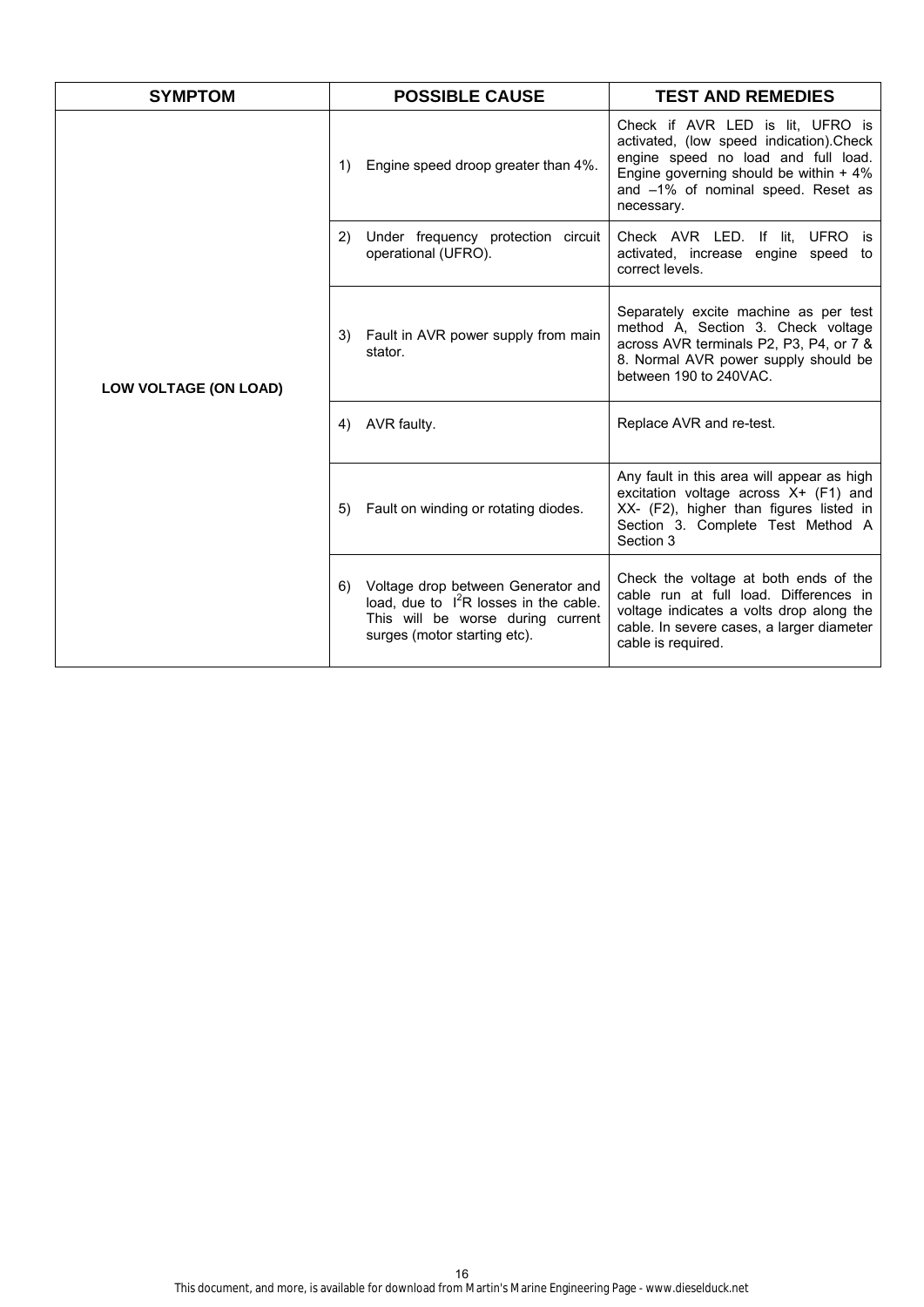# **SECTION 5 SEPARATELY EXCITED CONTROL SYSTEM WITH PERMANENT MAGNET GENERATOR (PMG)**

#### **The Permanent Magnet Generator (PMG)**

The PMG rotor shaft is located onto the non-drive end of the Generator shaft. A spigot fits over the shaft end, and the whole assembly is secured by a single bolt through the PMG rotor, into a threaded hole in the shaft .

The PMG stator is fitted to the non-drive end bracket of the Generator, either directly into a spigot on the non-drive end bracket, or bearing cap, or into a housing as shown below.





# **PMG powered AVR's (Series 3)**

The PMG provides an independent power supply for the Automatic Voltage Regulator (AVR).

Series 3 (PMG Excited), AVR types are designated 'MX' or 'MA', to identify them as PMG powered AVR's.

Series 4 (Self-Excited), AVR types are designated 'SX' or 'SA', and are unsuitable for use with a PMG power supply.

# **Testing the Permanent Magnet Generator**

The PMG can be tested as an independent Generator. Disconnect the AVR power supply leads marked P2, P3, P4, from the AVR terminals.

Run the Generator at nominal speed (the speed must be correct for accuracy of results).

Check the PMG output Voltage across leads P2, P3, and P4 with a multimeter, set to AC volts.

For 50 Hz Generators, Voltage across P2, P3 and P4 should be approximately 170VAC.

For 60Hz Generators, Voltage should be approximately 200VAC.

## **PMG's manufactured before 1983**.

The PMG stator has a lead marked P1, which is the Neutral connection. The Voltage from P1, (Neutral), to P2, P3, and P4 should be /1.732 of the phase to phase voltage. **Note:** This lead is not required for later AVR types, and can be removed if the original AVR is replaced.

### **Series 3 AVR's manufactured before 1989**



The radial position of the PMG Stator was important for adjustment of the AVR response and regulation.

For Pre-1989 Generators, the PMG stator is fitted into a housing, which is clamped to the Generator non-drive end bracket.

Release of the clamps allows the PMG stator housing to be rotated in its spigot.

The correct radial position of this housing is marked at the top, (12 O'clock position), on the housing and end bracket.

When work is carried out which requires the dismantling of the PMG, care should be taken during re-assembly, to ensure that the PMG stator is returned to its original radial position.

**NOTE: Series 3 AVR's manufactured after 1989** 

If the original pre-1989 AVR is changed for a later model, the radial position of the PMG Stator is not important.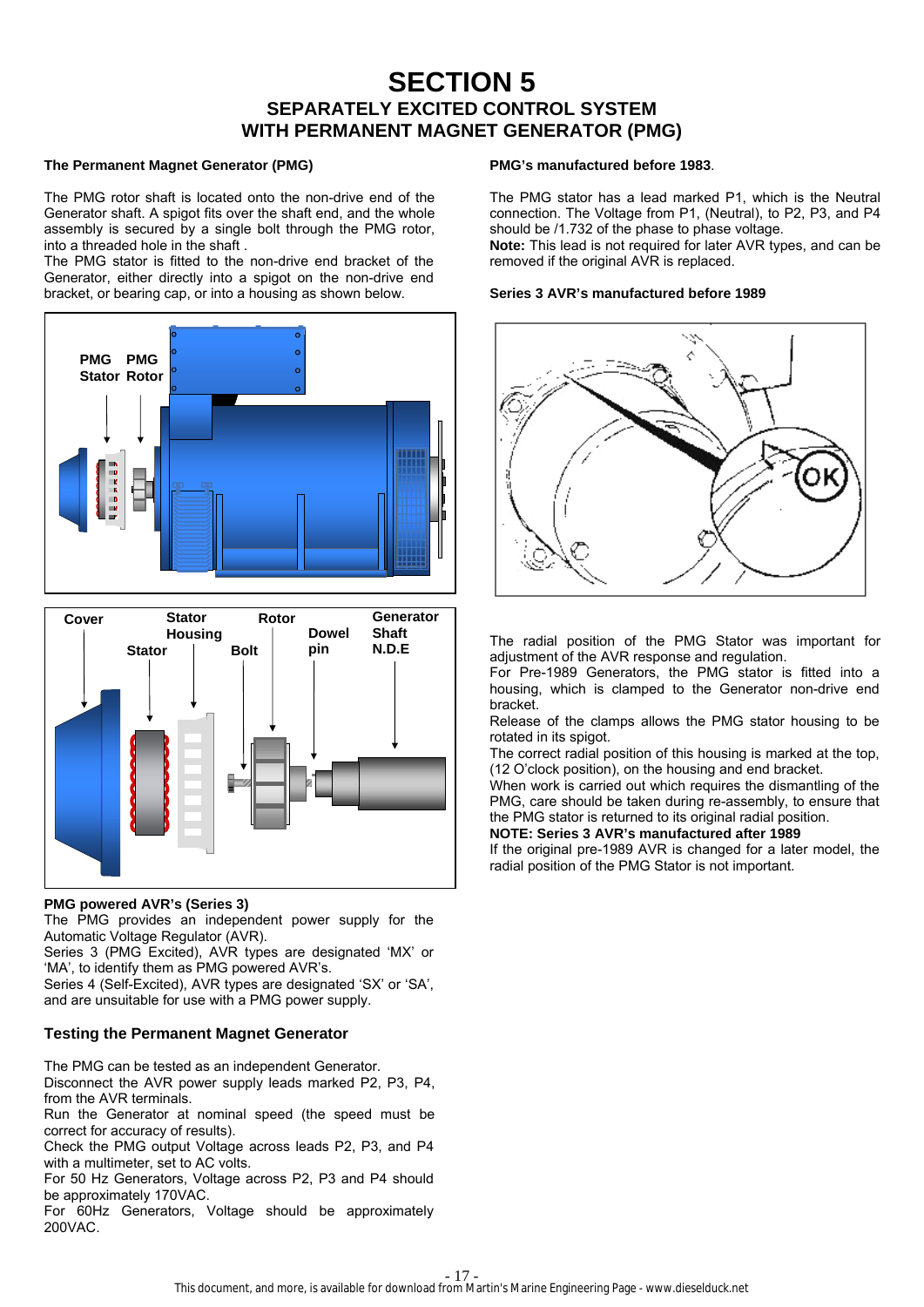# **SECTION 5 SEPARATELY EXCITED CONTROL SYSTEM WITH PERMANENT MAGNET GENERATOR (PMG) TEST METHOD B FAULT SYMPTOMS AND REMEDIES AT NO LOAD**

.

| <b>SYMPTOM</b>              | <b>POSSIBLE CAUSE</b>                                                                                                                                                   | <b>TEST AND REMEDIES</b>                                                                                                                                                                                                                                                                                                                                                                                                                                                                              |
|-----------------------------|-------------------------------------------------------------------------------------------------------------------------------------------------------------------------|-------------------------------------------------------------------------------------------------------------------------------------------------------------------------------------------------------------------------------------------------------------------------------------------------------------------------------------------------------------------------------------------------------------------------------------------------------------------------------------------------------|
|                             | Faulty permanent magnet generator<br>1)<br>(PMG), stator or rotor.                                                                                                      | Disconnect the PMG leads from AVR<br>terminals P2, P3, P4. Check voltage<br>across leads with a Multimeter, with the<br>set running at correct speed.<br>For 50Hz, Voltage across P2, P3 and P4<br>should be approx. 170VAC.<br>For 60Hz, Voltage is approx. 200VAC.<br>Pre 1983 machines. Lead P1 from the<br>PMG is the Neutral. Voltage P1 to P2,<br>P3, & P4 should be /1.732 of phase to<br>phase voltage.                                                                                       |
|                             | Insulation failure to earth, (ground),<br>2)<br>on permanent magnet stator.                                                                                             | Disconnect leads P2, P3, P4 and,<br>'Megger' test to earth, (see Section 2).                                                                                                                                                                                                                                                                                                                                                                                                                          |
|                             | Voltmeter faulty.<br>3)                                                                                                                                                 | Check and verify voltage at Generator<br>output terminals with a Multimeter.                                                                                                                                                                                                                                                                                                                                                                                                                          |
|                             | broken<br>4)<br>Loose,<br>corroded<br>or<br>connections.                                                                                                                | Check connections, repair and replace<br>where necessary.                                                                                                                                                                                                                                                                                                                                                                                                                                             |
| <b>NO VOLTAGE (NO LOAD)</b> | AVR High excitation protection circuit<br>5)<br>activated, collapsing output voltage.<br>(AVR protection circuit is factory set<br>to trip at 70VDC across AVR output). | Check if AVR LED is LIT, indicating<br>protection circuit activated.<br>Shut down the engine, and run up again.<br>If the voltage builds up normally but<br>collapses again, the protection circuit has<br>operated, & AVR LED will be lit.<br>Run again & check the excitation voltage<br>across A.V.R $X+$ (F1) and $XX-$ (F2). If<br>greater than 70 VDC, the protection<br>circuit is operating correctly.<br>Carry out Test Method A, Section 3, to<br>establish cause of high excitation volts. |
|                             | Main Rectifier diodes short circuit.<br>6)                                                                                                                              | Check diodes (see Section 2). Carry out<br>Test Method A Section 3.                                                                                                                                                                                                                                                                                                                                                                                                                                   |
|                             | Open circuit in exciter stator<br>7).<br>windings.                                                                                                                      | Remove external leads from Generator,<br>and carry out all tests as per Test<br>Method A, Section 3.                                                                                                                                                                                                                                                                                                                                                                                                  |
|                             | Faulty AVR.<br>8)                                                                                                                                                       | Replace AVR and re-test                                                                                                                                                                                                                                                                                                                                                                                                                                                                               |
|                             | 9) Winding fault, open circuit or short<br>circuit.                                                                                                                     | Remove external leads from Generator,<br>and carry out all tests as per Test<br>Method A, Section 3.                                                                                                                                                                                                                                                                                                                                                                                                  |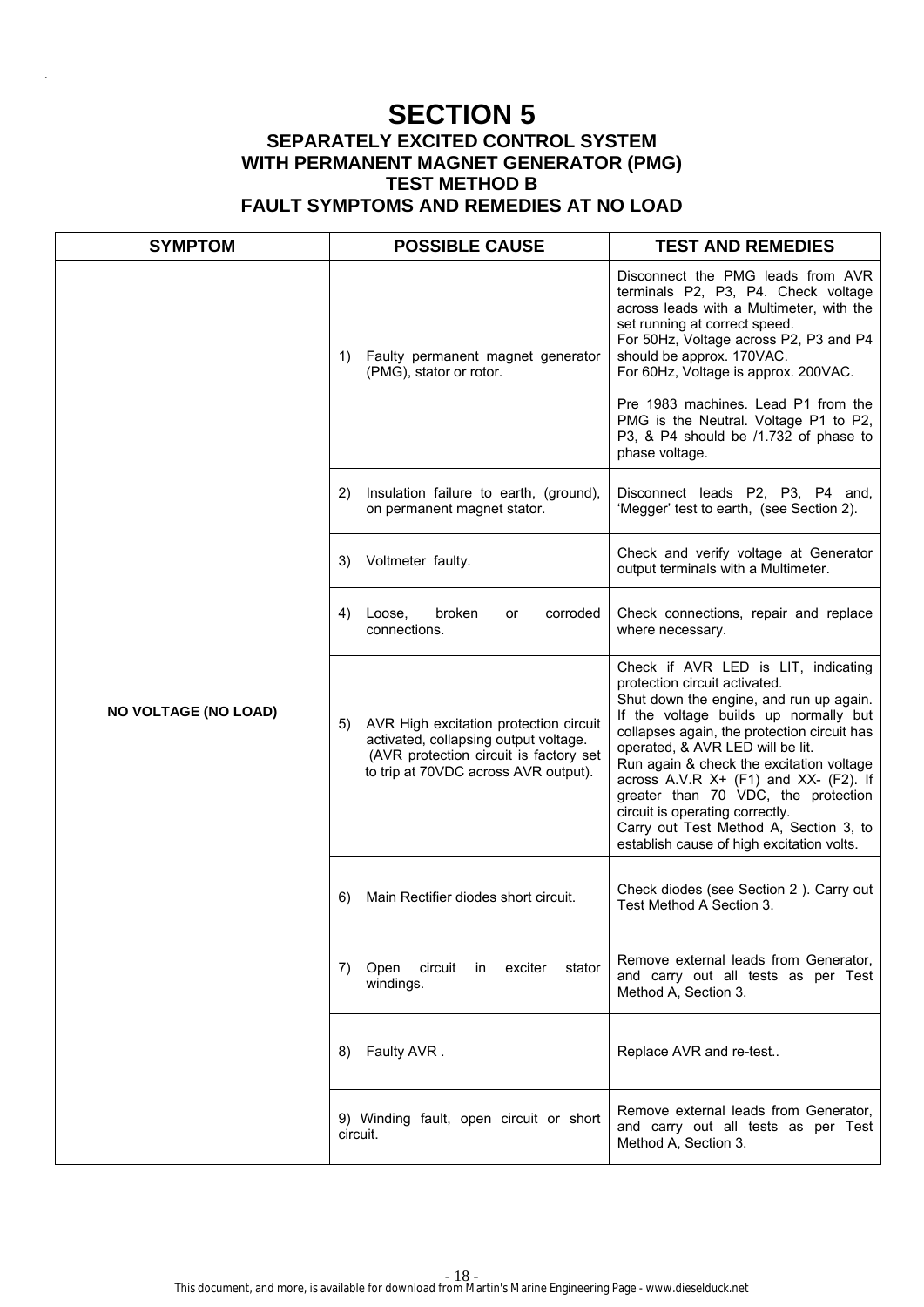| <b>SYMPTOM</b>                      | <b>POSSIBLE CAUSE</b>                                                                                                 | <b>TEST AND REMEDIES</b>                                                                                                                                                                                                                                       |
|-------------------------------------|-----------------------------------------------------------------------------------------------------------------------|----------------------------------------------------------------------------------------------------------------------------------------------------------------------------------------------------------------------------------------------------------------|
|                                     | Engine speed low<br>1)                                                                                                | Check LED on AVR. If lit, UFRO<br>protection is activated, indicating low<br>engine speed. Adjust engine speed to<br>correct nominal.                                                                                                                          |
|                                     | Under frequency protection (UFRO)<br>2)<br>circuit operational.                                                       | Check if LED on AVR is lit, indicating low<br>engine speed. Adjust engine speed to<br>within $-1\%$ to $+4\%$ of nominal.                                                                                                                                      |
| <b>LOW VOLTAGE (NO LOAD)</b>        | Voltmeter faulty or 'sticking'.<br>3)                                                                                 | Verify voltage across Generator output<br>terminals with a Multimeter                                                                                                                                                                                          |
|                                     | AVR 'VOLTS' adjust incorrectly set<br>4)                                                                              | Adjust control CLOCKWISE to increase<br>voltage. If remote hand trimmer fitted,<br>adjust in conjunction with trimmer.                                                                                                                                         |
|                                     | <b>Faulty AVR</b><br>5)                                                                                               | Replace AVR and re-test.                                                                                                                                                                                                                                       |
|                                     | AVR 'VOLTS' adjust or remote<br>1)<br>trimmer incorrectly set.                                                        | Check and adjust as necessary.                                                                                                                                                                                                                                 |
|                                     | Low sensing supply from main stator.<br>2)                                                                            | Check sensing supply as per Test<br>method A Section 3, paragraph 13.                                                                                                                                                                                          |
| HIGH VOLTAGE (NO LOAD)              | Sensing supply open circuit to AVR<br>3)<br>terminals 2 and 3, (AVR MX341), or<br>6, 7 & 8, (MX321, and all MA type). | Open circuit or low sensing signal will<br>cause the AVR to produce high<br>excitation, which will produce a high<br>output Voltage.<br>Check sensing supply as per Test<br>method A, Section 3, paragraph 13.                                                 |
|                                     | Burden<br>resistor<br>circuit.<br>4)<br>open<br>(Pre 1989 machines only).                                             | Disconnect burden resistor, (fitted in<br>terminal box), and check resistance (215<br>ohms). Also check tapping bands and<br>connections for corrosion and tightness.                                                                                          |
|                                     | Faulty AVR.<br>5)                                                                                                     | Replace AVR and retest machine                                                                                                                                                                                                                                 |
| <b>UNSTABLE VOLTAGE (NO LOAD)</b>   | Engine speed 'hunting' (unstable).<br>1)                                                                              | Check with a frequency meter or<br>tachometer for speed variations due to<br>governor 'hunting', or cyclic irregularities<br>in the engine. This may improve as load<br>is applied.                                                                            |
|                                     | Permanent magnet stator incorrectly<br>2)<br>positioned.<br>(Pre 1989 AVR only).                                      | The radial position of the stator housing<br>is important for the stability and response<br>of the AVR. (See start of Section 5 for<br>details). Later AVR models do not<br>require this adjustment.                                                           |
|                                     | AVR<br>stability<br>control<br>incorrectly<br>3)<br>adjusted.                                                         | Adjust stability clockwise until voltage<br>stabilises. Check again on load.                                                                                                                                                                                   |
|                                     | Loose or corroded connections.<br>4)                                                                                  | Check push on terminals on AVR Check<br>auxiliary terminals for loose connections.<br>Repair or replace as necessary.                                                                                                                                          |
|                                     | Intermittent earth on machine.<br>5)                                                                                  | Megger all windings, (see section 2),<br>including Exciter Stator, low insulation<br>resistance can effect the AVR.                                                                                                                                            |
| <b>UNBALANCED VOLTAGE (NO LOAD)</b> | Fault in main stator winding.<br>1)                                                                                   | Disconnect<br>all<br>external<br>leads<br>to<br>Generator and re-test. Separately excite<br>Generator, (Test Method A Section 3). A<br>winding short will get hot, and engine will<br>sound slightly loaded. Shut down set and<br>check by hand for hot spots. |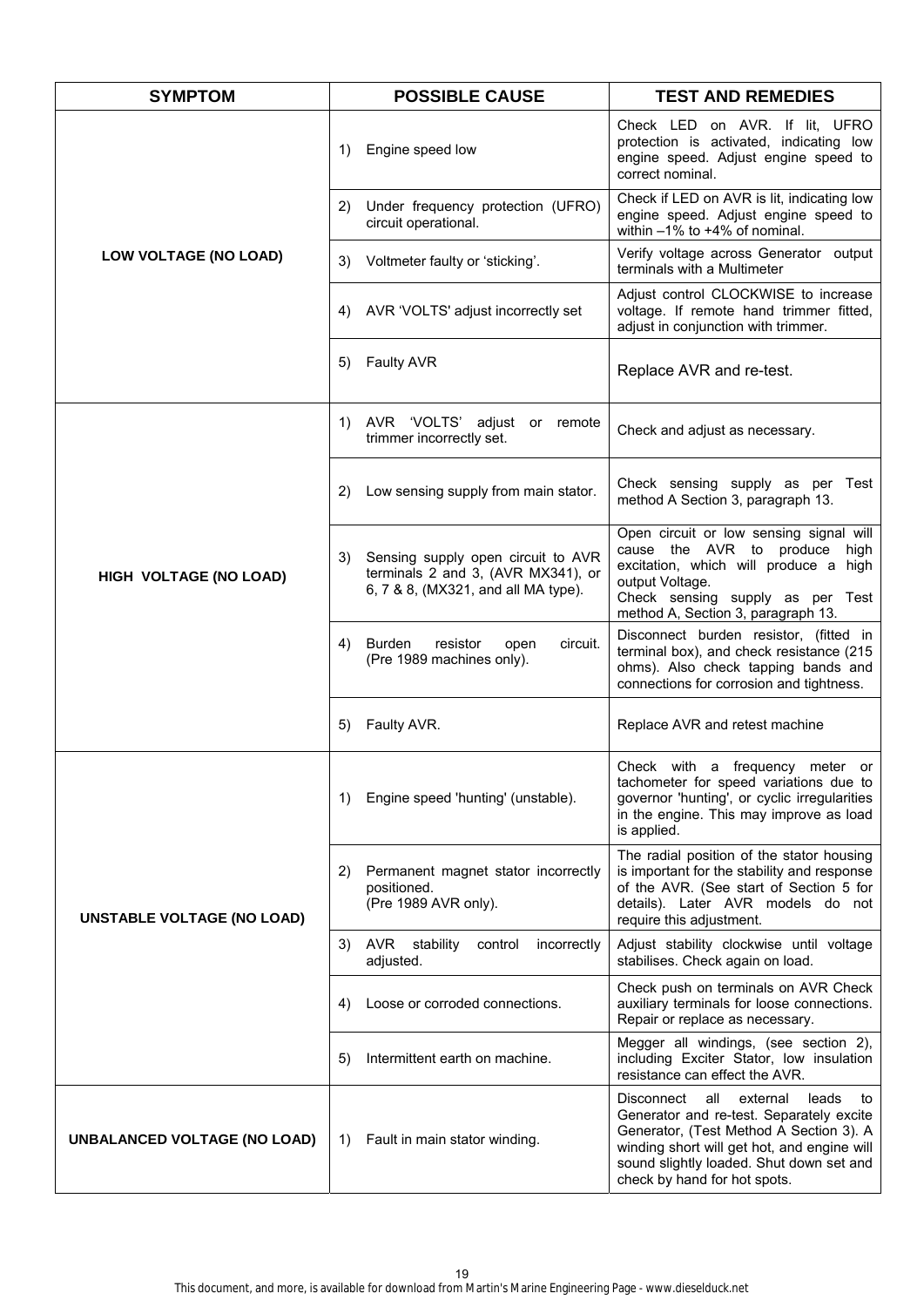# **FAULT SYMPTOMS AND REMEDIES WHEN ON LOAD**

| <b>SYMPTOM</b>                              | <b>POSSIBLE CAUSE</b>                                                                                             | <b>TEST AND REMEDIES</b>                                                                                                                                                                                                                                                                                                                                     |
|---------------------------------------------|-------------------------------------------------------------------------------------------------------------------|--------------------------------------------------------------------------------------------------------------------------------------------------------------------------------------------------------------------------------------------------------------------------------------------------------------------------------------------------------------|
| UNBALANCED VOLTAGE (ON LOAD)                | Single-phase load current unevenly<br>1)<br>distributed over the three phases.                                    | Check the current in each phase with<br>clip-on ammeter. The full load rated<br>current must not be exceeded on any<br>one (single) phase. Re-distribute load if<br>necessary.                                                                                                                                                                               |
|                                             | Engine governing unstable (hunting)<br>1)                                                                         | Check<br>with<br>frequency<br>meter<br>or<br>tachometer for engine governor 'hunting',<br>or cyclic irregularities in the engine.                                                                                                                                                                                                                            |
|                                             | Leading power factor load created by<br>2)<br>power factor correction capacitors.                                 | Isolate the power factor correction<br>capacitors until sufficient motor load has<br>been applied to counteract the leading<br>power factor. (See Power Factors<br>Section 2.)                                                                                                                                                                               |
|                                             | Permanent magnet stator positioned<br>3)<br>incorrectly (Pre 1989 AVR's only).                                    | The radial position of the stator housing<br>is important for the stability and response<br>of the AVR. Later AVR models do not<br>require this adjustment. (see start of this<br>section for details.                                                                                                                                                       |
| <b>UNSTABLE VOLTAGE (ON LOAD)</b>           | Non linear loads, causing interaction<br>4)<br>between dynamic closed loop control<br>systems.                    | Interaction of closed loop systems<br>controlling the load, the generator, and<br>the engine. Instability caused by<br>oversensitive control settings. Adjust<br>AVR to high gain, (stability), and load<br>drives to low gain. Increase engine<br>speed 'droop' to reduce sensitivity.<br>Contact factory for further advice<br>regarding non-linear loads. |
|                                             | Fluctuations in load current, (motor<br>5)<br>starting, or reciprocating loads).                                  | Check the load current on a stable<br>supply, i.e. mains, or separately excite<br>the machine. A variable D.C. supply is<br>required for on load separate excitation<br>tests. (see test method A, section 2).                                                                                                                                               |
|                                             | AVR<br>stability<br>6)<br>control<br>incorrectly<br>adjusted.                                                     | Adjust AVR control, until voltage is stable                                                                                                                                                                                                                                                                                                                  |
| <b>POOR VOLTAGE REGULATION</b><br>(ON LOAD) | Large speed droop on engine. AVR<br>1)<br>UFRO protection activated.                                              | Check that the speed droop from no load<br>to full load is no greater than 4%. Check<br>AVR LED. If LIT, increase engine speed.                                                                                                                                                                                                                              |
|                                             | Parallel<br>2)<br>droop<br>circuit<br>incorrectly<br>adjusted, or requires shorting switch<br>for single running. | The droop circuit will give additional<br>voltage droop of -21/2 % at full load 0.8 pf.<br>For single running machines this can be<br>improved by fitting a shorting switch<br>across the droop CT input, $(S1 - S2)$ , on<br>the AVR.<br>Pre 1989 machines. Short across the<br>burden resistor in the terminal box.<br>(See section 6 parallel operation). |
|                                             | Unbalance load.<br>3)                                                                                             | Check voltage and load current on all<br>phases. If unbalanced, redistribute the<br>load more evenly across the phases.                                                                                                                                                                                                                                      |
|                                             | AVR stability adjustment incorrectly<br>4)<br>set.                                                                | 'stability'<br>anticlockwise<br>Adjust<br>until<br>voltage becomes unstable. Adjust slightly<br>clockwise until voltage stabilises.                                                                                                                                                                                                                          |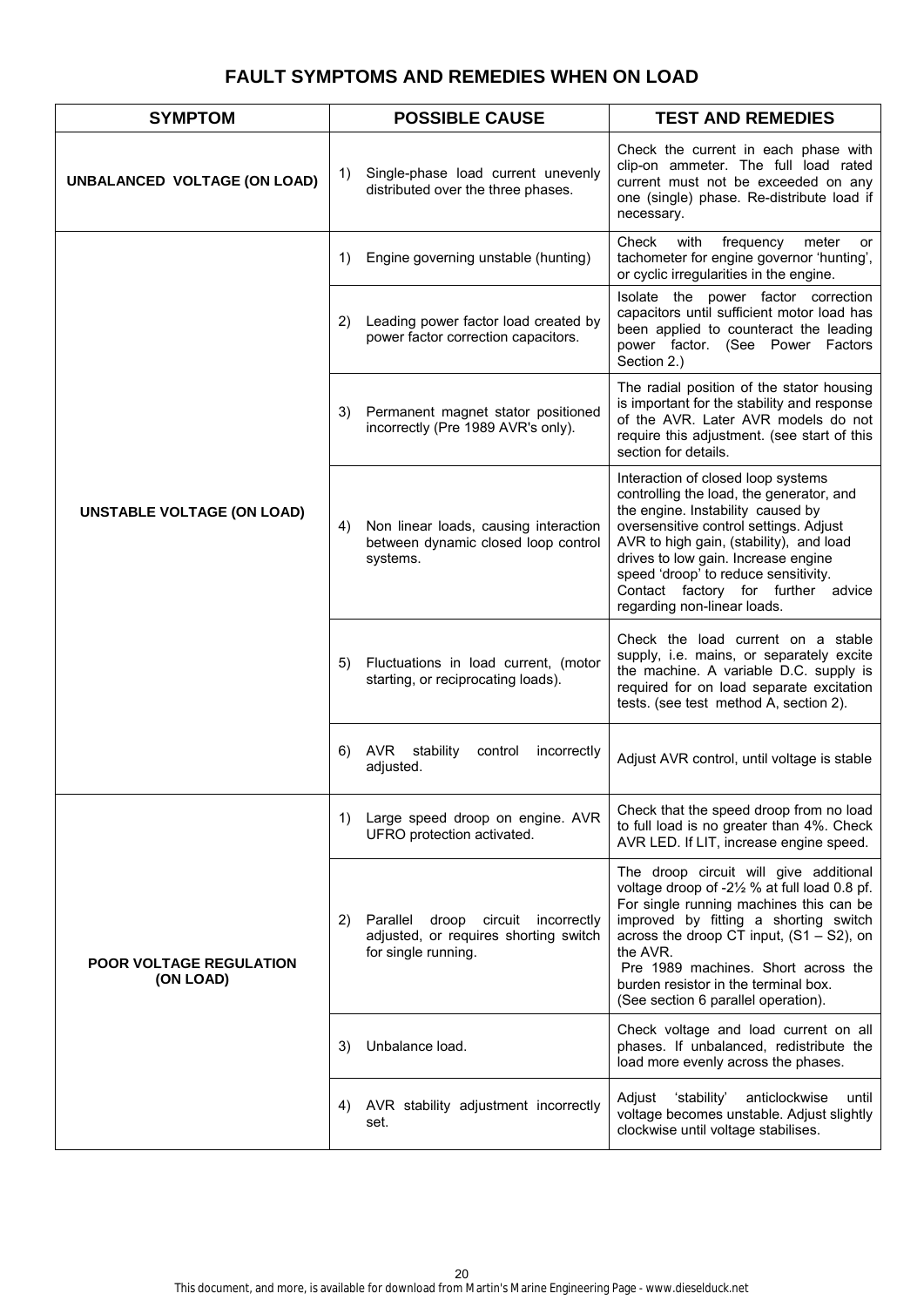| <b>SYMPTOM</b>                                           | <b>POSSIBLE CAUSE</b>                                                                                                                                                      | <b>TEST AND REMEDIES</b>                                                                                                                                                                                                         |  |
|----------------------------------------------------------|----------------------------------------------------------------------------------------------------------------------------------------------------------------------------|----------------------------------------------------------------------------------------------------------------------------------------------------------------------------------------------------------------------------------|--|
|                                                          | Voltage drop between Generator and<br>5)<br>load, caused by losses in supply<br>cable, $(I^2R \text{ losses}).$                                                            | Check the voltage at both ends of the<br>cable run at full load. Large differences in<br>voltages indicate a large volts drop along<br>the cable. A larger diameter cable is<br>required in severe cases.                        |  |
| POOR VOLTAGE REGULATION cont.<br>(ON LOAD)               | Fault on main rectifier or excitation<br>6)<br>winding.                                                                                                                    | Check the no load excitation voltage<br>across AVR X+ (F1) and XX- (F2). If<br>higher than 12 volts D.C. the machine<br>must be tested as per Section 3 Test<br>Method A.                                                        |  |
|                                                          | Under frequency protection (UFRO)<br>7)<br>activated.                                                                                                                      | Check LED on AVR. If lit, UFRO is<br>activated. (engine speed is too low).<br>Check speed and adjust to nominal.                                                                                                                 |  |
|                                                          | Permanent Magnet stator position<br>8)<br>incorrect.<br>(Pre 1989 AVR's only).                                                                                             | The radial position of the stator housing<br>is important for the regulation, and<br>response of the AVR. (see start of<br>section 5 for details).                                                                               |  |
|                                                          | Engine governor sticking or slow to<br>1)<br>respond. AVR 'UFRO'<br>protection<br>circuits activated.                                                                      | Check performance of engine during<br>application of load. Check if AVR LED is<br>lit during motor starting.<br>Check if AVR 'DIP' or 'DWELL' circuits<br>are activated. Adjust or de-activate, (See<br>AVR instruction sheets). |  |
|                                                          | Parallel droop circuit incorrectly set.<br>2)                                                                                                                              | Too much droop will increase voltage<br>dips when motor starting. Fit shorting<br>switch for single running Generators.<br>Adjust droop, (See Parallel section 6) if<br>necessary.                                               |  |
|                                                          | Load current surges exceed 2.5 times<br>3)<br>full load of the machine.                                                                                                    | Check surges with clip-on ammeter.<br>Check with Stamford factory for advice<br>on voltage dips for motor starting.                                                                                                              |  |
|                                                          | UFRO protection on AVR operational.<br>4)                                                                                                                                  | Check engine speed DIP on load<br>application. Check LED on AVR. Low<br>engine speed will activate UFRO<br>protection circuit. (LED ON).                                                                                         |  |
| <b>POOR RESPONSE TO LOAD SURGES</b><br>OR MOTOR STARTING | Voltage drop between Generator and<br>5)<br>load, caused by I <sup>2</sup> R losses in supply<br>cable. This will be worse during<br>current surges, (motor starting etc). | Check the voltage at both ends of the<br>cable run at full load. Differences in<br>voltages indicate a Volts drop along the<br>cable. A larger diameter cable may be<br>required in severe cases.                                |  |
|                                                          | Incorrect<br>position<br>of permanent<br>6)<br>magnet stator (Pre 1989 type<br>A.V.R.'s only).                                                                             | The position of the PM Stator affects the<br>response performance of the AVR See<br>following text for details.                                                                                                                  |  |
|                                                          | Motor contactors dropping out due to<br>7)<br>voltage dip on starting.                                                                                                     | All symptoms and Remedies in this<br>section may apply to this problem. Refer<br>to factory for voltage dip calculations.                                                                                                        |  |
|                                                          | AVR 'Stability' controls incorrectly set.<br>8)                                                                                                                            | For best performance, adjust 'Stability'<br>control anticlockwise until voltage is<br>unstable, then slightly clockwise, until<br>stable.                                                                                        |  |
|                                                          | Fault on windings or rotating rectifier.<br>9)                                                                                                                             | Check the no load excitation voltage<br>across AVR $X+$ (F1) and $XX-$ (F2). If<br>much higher than 12 volts D.C. the<br>machine must be tested as per Section 3<br>Test Method A.                                               |  |
|                                                          | 10) Engine relief circuits in AVR<br>activated.                                                                                                                            | Check if AVR has "DIP" or "DWELL"<br>circuits. Adjust or turn out control if<br>affecting load response.                                                                                                                         |  |
|                                                          | 11) Fault in AVR.                                                                                                                                                          | Replace and test on load.                                                                                                                                                                                                        |  |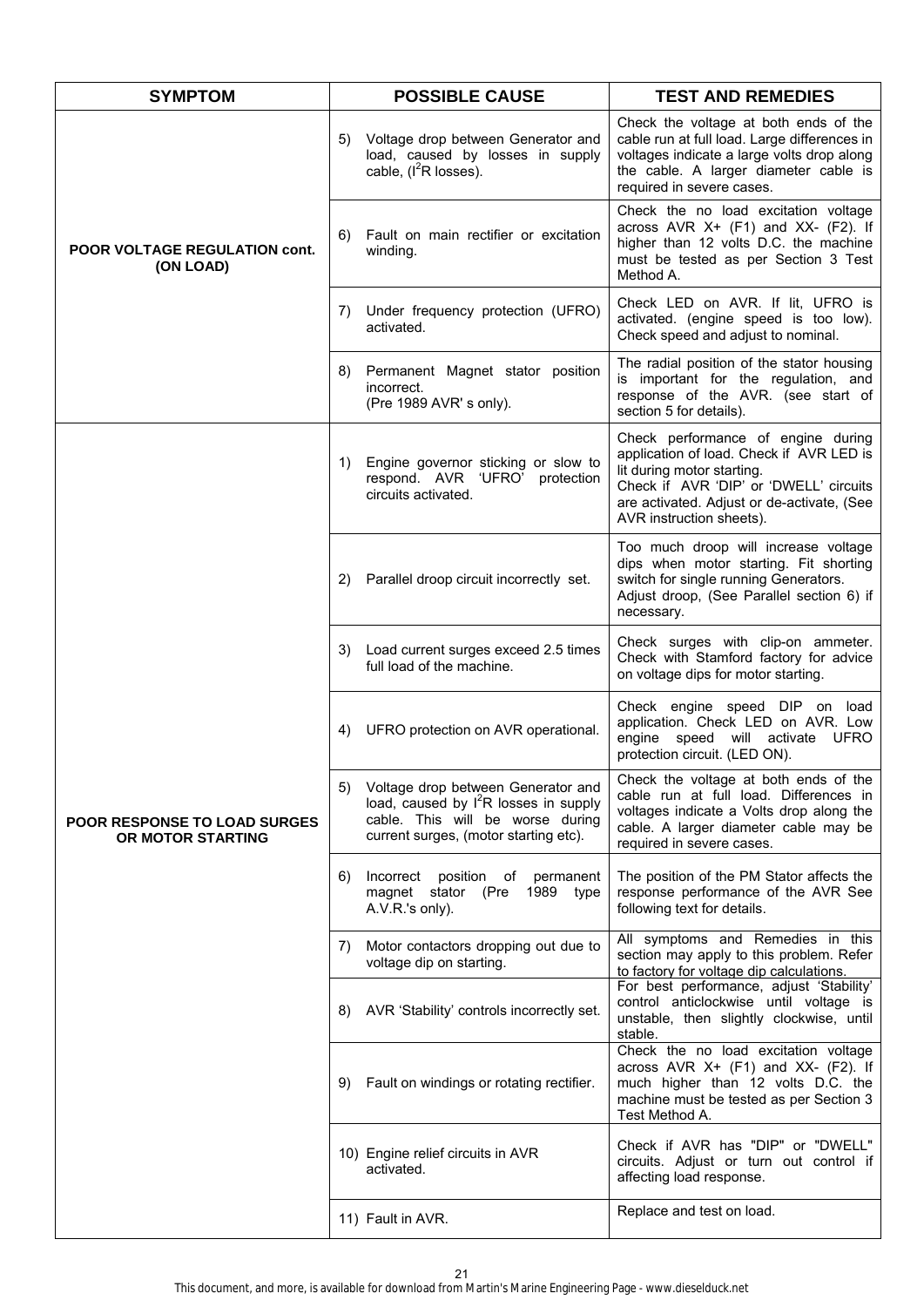| <b>SYMPTOM</b>                     | <b>POSSIBLE CAUSE</b>                                                                                                                                   | <b>TEST AND REMEDIES</b>                                                                                                                                                                                                                                                                                                      |  |
|------------------------------------|---------------------------------------------------------------------------------------------------------------------------------------------------------|-------------------------------------------------------------------------------------------------------------------------------------------------------------------------------------------------------------------------------------------------------------------------------------------------------------------------------|--|
|                                    | Protection circuit in AVR activated,<br>1)<br>due to high excitation condition<br>across AVR output, (X+ (F1) and XX-<br>$(F2)$ .                       | Excitation volts higher than 70V D.C.<br>Check across $X+$ (F1) and $XX-$ (F2) on<br>load. Ensure engine speed is correct at<br>full load. Check output voltage, ensure it<br>does not exceed the rated voltage.<br>Check load current for overload.                                                                          |  |
| <b>VOLTAGE COLLAPSES (ON LOAD)</b> | Protection circuit in AVR operated,<br>2)<br>due to fault in Generator windings or<br>diodes.                                                           | Check AVR LED, if lit, protection circuit<br>is activated. Shut down engine, and re-<br>start. If voltage returns as normal, but<br>collapses again on load, protection circuit<br>is activated, due to high excitation.<br>Carry out tests as per Test Method A<br>Section 3, to identify cause of high<br>excitation volts. |  |
|                                    | Malfunction of protection circuit in<br>3)<br>AVR.                                                                                                      | Replace AVR and test on load.                                                                                                                                                                                                                                                                                                 |  |
|                                    | Severe overload or short circuit on<br>4)<br>across phases.                                                                                             | Check load current with clip-on ammeter.                                                                                                                                                                                                                                                                                      |  |
|                                    | Unbalanced load.<br>1)                                                                                                                                  | Check voltage on all three phases. If<br>unbalanced, re-distribute loading over<br>the three phases.                                                                                                                                                                                                                          |  |
| <b>HIGH VOLTAGE (ON LOAD)</b>      | Leading Power Factor Load.<br>2)                                                                                                                        | Check for capacitive (leading) PF load,<br>i.e. kVAr correction, fluorescent lights.<br>Apply motor (lagging) PF load, or switch<br>off capacitors. A leading power factor<br>load will give abnormally low D.C.<br>excitation volts across X+ (F1) and XX-<br>$(F2)$ .                                                       |  |
|                                    | Parallel droop transformer reversed,<br>3)<br>(when fitted).                                                                                            | Check for reversal of droop CT, P1 - P2<br>or S1 - S2, reverse either to correct. See<br>section 6 for more details.                                                                                                                                                                                                          |  |
|                                    | Engine speed droop greater than 4%.<br>7)                                                                                                               | Check if AVR LED is lit, UFRO is<br>activated, (low speed indication).Check<br>engine speed no load and full load.<br>Engine governing should be within + 4%<br>and -1% of nominal speed. Reset as<br>necessary.                                                                                                              |  |
|                                    | Under frequency protection circuit<br>8)<br>operational (UFRO).                                                                                         | Check AVR LED. If lit, UFRO is<br>activated, increase engine speed to<br>correct levels.                                                                                                                                                                                                                                      |  |
| LOW VOLTAGE (ON LOAD)              | Faulty permanent magnet generator<br>9)<br>(PMG) stator or rotor.                                                                                       | Disconnect the PMG leads from AVR<br>terminals P2, P3, P4. Check voltage<br>across leads with a Multimeter, with the<br>set running at correct speed.<br>For 50Hz, Voltage across P2, P3 and P4<br>should be approx. 170VAC.<br>For 60Hz, Voltage is approx. 200VAC.                                                          |  |
|                                    | 10) AVR faulty.                                                                                                                                         | Replace AVR and re-test.                                                                                                                                                                                                                                                                                                      |  |
|                                    | 11) Fault on winding or rotating diodes.                                                                                                                | Any fault in this area will appear as high<br>excitation voltage across X+ (F1) and<br>XX- (F2). If higher than figures listed in<br>Section 3. Carry out Test Method A<br>Section 3.                                                                                                                                         |  |
|                                    | 12) Voltage drop between Generator and<br>load, due to $I^2R$ losses in the cable.<br>This will be worse during current<br>surges (motor starting etc). | Check the voltage at both ends of the<br>cable run at full load. Differences in<br>voltage indicates a volts drop along the<br>cable. In severe cases, a larger diameter<br>cable is required.                                                                                                                                |  |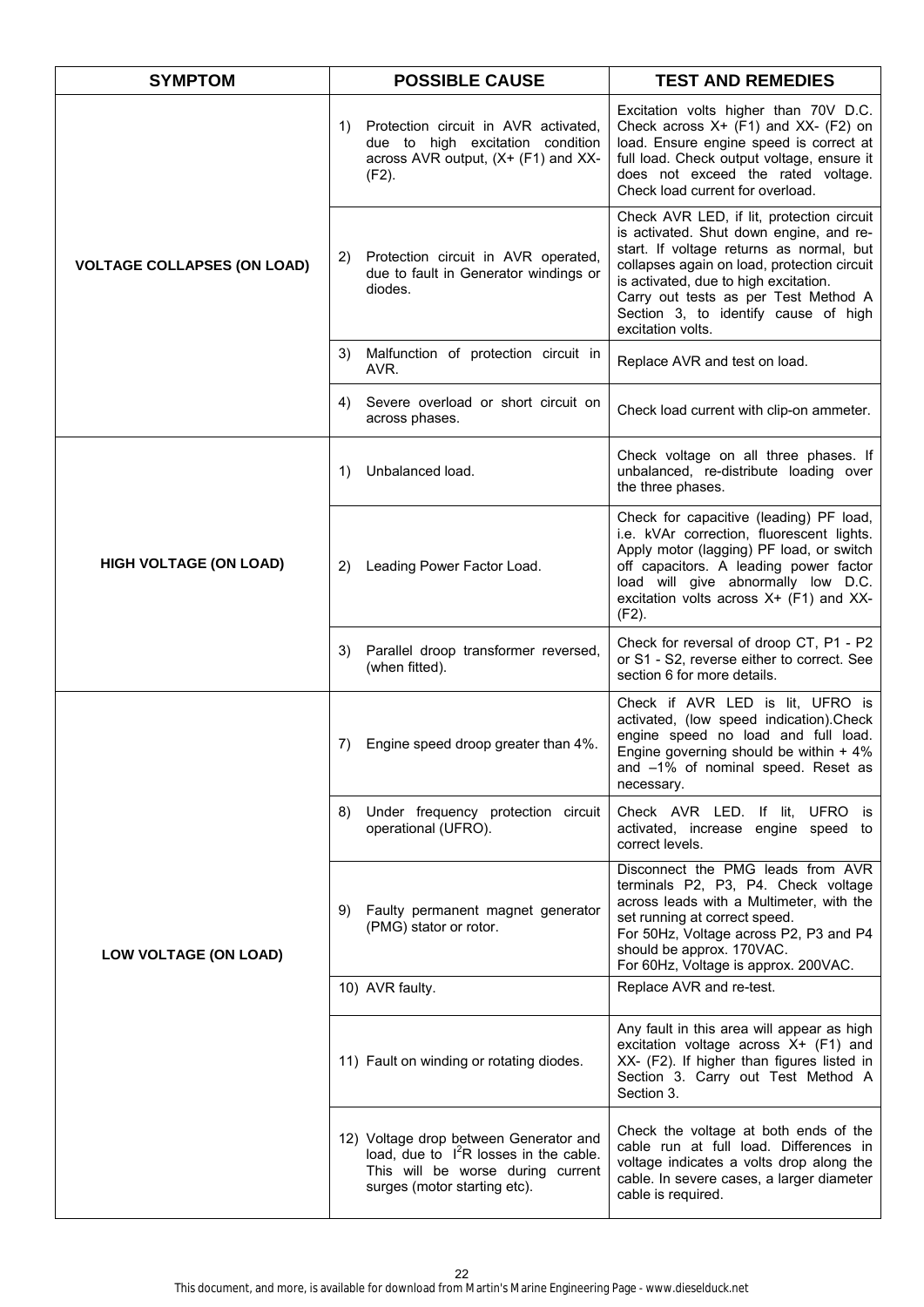# **SECTION 6 PARALLEL OPERATION OF A C GENERATORS**

**It is essential that all instruments be regularly checked for safety, and any connection leads, probes or clips checked to ensure that they are suitable for the voltage levels being tested.** 



**Never attempt to test a "LIVE" generator unless there is another competent person present who can switch off the power supply or shut down the engine in an emergency.** 

**Never expose "LIVE" connections unless you have created a safe working area around you. Make sure you have made all other persons in the immediate area fully aware of what you are doing.**

# **1. Introduction and theory**

This section will explain the reasons for paralleling, the method by which it is carried out, the setting up procedures and possible problems that may arise.

Parallel Operation may be necessary for the following reasons:-

- (1) To increase the capacity of an existing system.
- (2) Size and weight may preclude the use of one large unit.
- (3) Allows non-interruption of the supply when servicing is required.

In order to parallel AC Generators satisfactorily, certain basic conditions have to be met. These are as follows:-

- (1) All systems must have the same voltage.
- (2) All systems must have the same phase rotation.
- (3) All systems must have the same frequency.
- (4) All systems must have the same angular phase relationship.
- (5) Systems must share the load with respect to their ratings.

#### **Metering and Protection**

A minimum amount of instrumentation is required to ensure the above information is satisfactorily monitored, comprising an ammeter, a wattmeter and a reverse power relay. No voltmeter is specified for each system because it is preferred to use one voltmeter on the distribution or synchronising panel with a selector switch for each system. This eliminates any possible meter inaccuracies.

A reverse power relay is essential as any engine shut down, from low oil pressure or temperature etc. will result in other systems motoring the failed set, with consequent overload to the remaining systems, and/or damage to the motored engine.

Only one frequency meter is required with the facility of being switched to the busbar, or the incoming system.

#### **Synchronising**

A synchroscope and/or lights, is required to detect the angular phase displacement. If lights are used three different connections are possible. For paralleling with the lights dim, they must be connected across like phases or like lines (single phase), i.e. UU, V-V or L1-L1. For paralleling with lights bright they should be connected across unlike phases, i.e. U-V etc.

If a three-lamp system is used with the lamps connected across U-W, V-V and W-U the lamps will 'rotate' and give an indication which machine is running fast. Synchronism is reached with two lamps bright and one dark and in some respects this connection gives a closer visual indication of the point of synchronism. Note the lamps should be rated for at least twice the machine voltage or it will be necessary to connect two or three in series. A more preferred method is a resistor, in series with each lamp. The following diagrams illustrate the connections:



**NOTE:** If the neutral is solidly linked, then only one set of lamp/resistors is required, because the return path is through the neutral link. This, of course, only applies to the lamps dim or lamps bright connection, and not on the three lamp connection. Modern installations prefer to use semi or fully automatic synchronising equipment, which allows breaker closure only when conditions are correct.

# **Load sharing**

An important aspect of parallel operation is load sharing. The total load, comprising a kW or active component and a kVAR or reactive component, must be shared by the systems with respect to their normal ratings.

The kW component is adjusted by purely mechanical means and requires relatively fine speed control of the prime mover (engine). It is advisable to fit a limited range governor to avoid large adjustments of speed when in parallel.

The kVAr component is a function of the AC generator excitation. When machines are in parallel, the magnitude of the field excitation will not directly influence the output voltage, (depending upon the relative size of the Generator to the bus-bar system) it does however, adjust the internal power factor at which a particular machine operates. For instance, an over-excited AC generator will produce a lagging pf current from that Generator. If a difference in excitation exists, then circulating currents will flow, limited only by the internal machine reactance. This current will appear as a zero p.f. leading or lagging current, depending on the machine excitation, and will either subtract or add to the total current that each machine supplies. Reactive current, either leading or lagging, is by virtue of the 90-degree phase displacement, quite commonly described as being quadrature.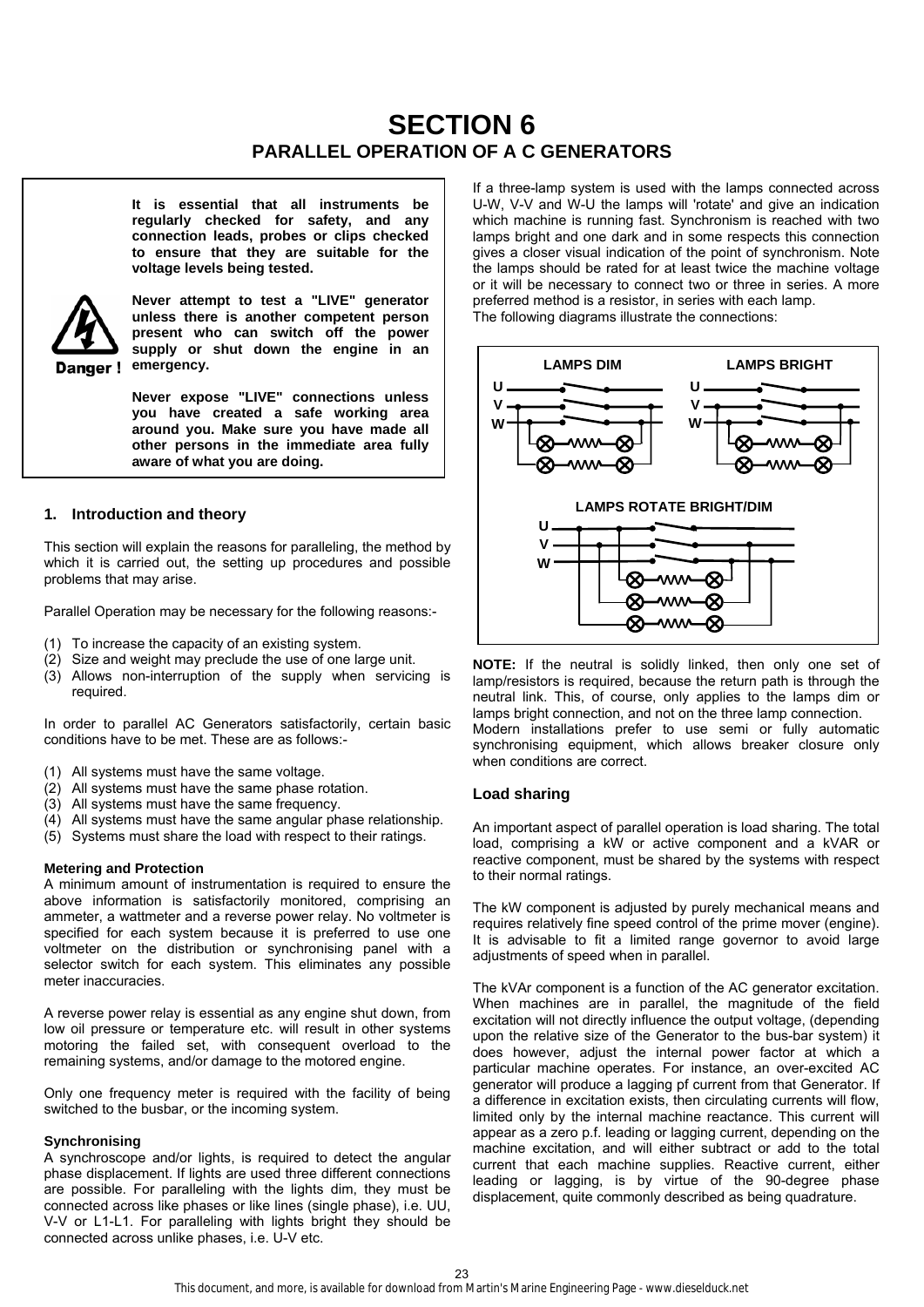The Generators must therefore be provided with equipment to sense this reactive current, and limit it to an acceptable level. Hence the quadrature droop Current Transformer, which is connected to the AVR sensing terminals S1-S2.

**Note:** For correct operation, it is essential that the droop CT primary conductor is Fitted into the correct phase, (usually 'W' for 3 phase Generators), and in the correct polarity.

The secondary output leads S1 –S2, must also be connected in the correct polarity.

 (Pre 1989 machines). The droop CT is connected in parallel with a burden resistor or choke, external to the AVR, and in series with the AVR sensing supply.

# **2. General notes on setting up procedure**

Stable parallel operation and accurate load sharing between no load and full load can only be obtained when the initial voltage settings and droop kits are correctly set up. It is also most important the engine governor characteristics are similar otherwise incorrect kW load sharing can result when either increasing or reducing load.

To check the no load voltage settings, run each machine singly at the normal no load frequency, i.e. 52Hz for 50Hz operation or 62Hz for 60Hz operation. The rated voltages should now be set to within ½% of each other. Remote hand trimmers can be fitted to the control panel for this purpose.

# **Quadrature droop equipment**





The most important aspect of initial setting up procedure concerns the droop circuit. Most of the troubles allied to poor parallel operation originate from the droop circuit. They are either incorrectly adjusted for the level of voltage droop, or are incorrectly connected, such that a rising voltage characteristic is obtained.

If a machine is specified for parallel operation at the time of ordering, then the droop kit supplied will have been set up on test.

Provided that the terminal markings and connections are followed, no problem should result.

 **Caution!** Reversal of the transformer or reversal of the secondary connections to the transformer will result in a rising voltage characteristic, which is completely unstable during parallel operation. In this condition very high circulating current will be produced by the generators.

Where machines have to be modified to incorporate a droop CT at a later date, ensuring a drooping voltage characteristic appears to be of the greatest difficulty. As previously stated, the droop is correctly adjusted when the terminal voltage droops 5% with zero pf, or 3% when the generator is at full load 0.8 PF.

### **Testing the parallel droop circuit for reversal**

- 1. Adjust the AVR droop control to put the maximum amount of droop in circuit. (Pre 1989 machines), Move the tapping band on the burden resistor to its maximum position across the droop CT.
- 2. Run the machine singly at full rated speed, and apply as much inductive load (i.e. motors transformers etc.) as can be obtained.
- 3. Make a note of the output voltage from the machine terminals.
- 4. With a switch, short circuit parallel droop transformer, terminals (S1-S2), (or turn the "DROOP" adjustment on the AVR to minimum), and observe the output voltage from the machine.
- 5. If the voltage RISES slightly, this indicates that the droop circuit is functioning correctly, and polarity is correct.
- 6. If the voltage has dropped slightly, the droop transformer is reversed, and the connections of its two output leads S1 - S2 should be changed over.
- After completion of this test, adjust the droop setting to required level.

# **Setting the droop circuit**

The parallel droop CT is connected directly across the AVR terminals S1-S2. Droop adjustment is achieved on the AVR "DROOP" trimmer. Normal setting will be between 25% clockwise, to fully clockwise, depending upon the AVR type, and the level of droop required.

Correct droop adjustment will produce a 3% voltage drop at full load, 0.8 power factor, (as a single running Generator).

**Note1:** Droop is non-effective at power factor 1, (unity), therefore a power factor of 0.8 is important for correct adjustment.

**Note 2:** The test load can be reduced pro rata, i.e., at 50% full load 0.8 pf, Voltage droop setting would be 1.5%.

**Note 3:** Excessive Droop will produce poor voltage regulation from no load to full load at 0.8 pf, and will also produce larger voltage dips during motor starting. The droop should be adjusted to give satisfactory load sharing performance in parallel, without compromising voltage regulation and motor starting performance.

# **Checking the Droop Current Transformer output**

Should problems occur with a), insufficient droop, or b), too much droop, the droop CT output should be checked. With the droop CT connected to the AVR terminals S1-S2, apply 50% load, (any power factor), to the Generator, and check the output voltage across terminals S1–S2. At 50% load, the output should be between 0.5 and 2.5 VAC. Voltage reading higher or lower than this indicate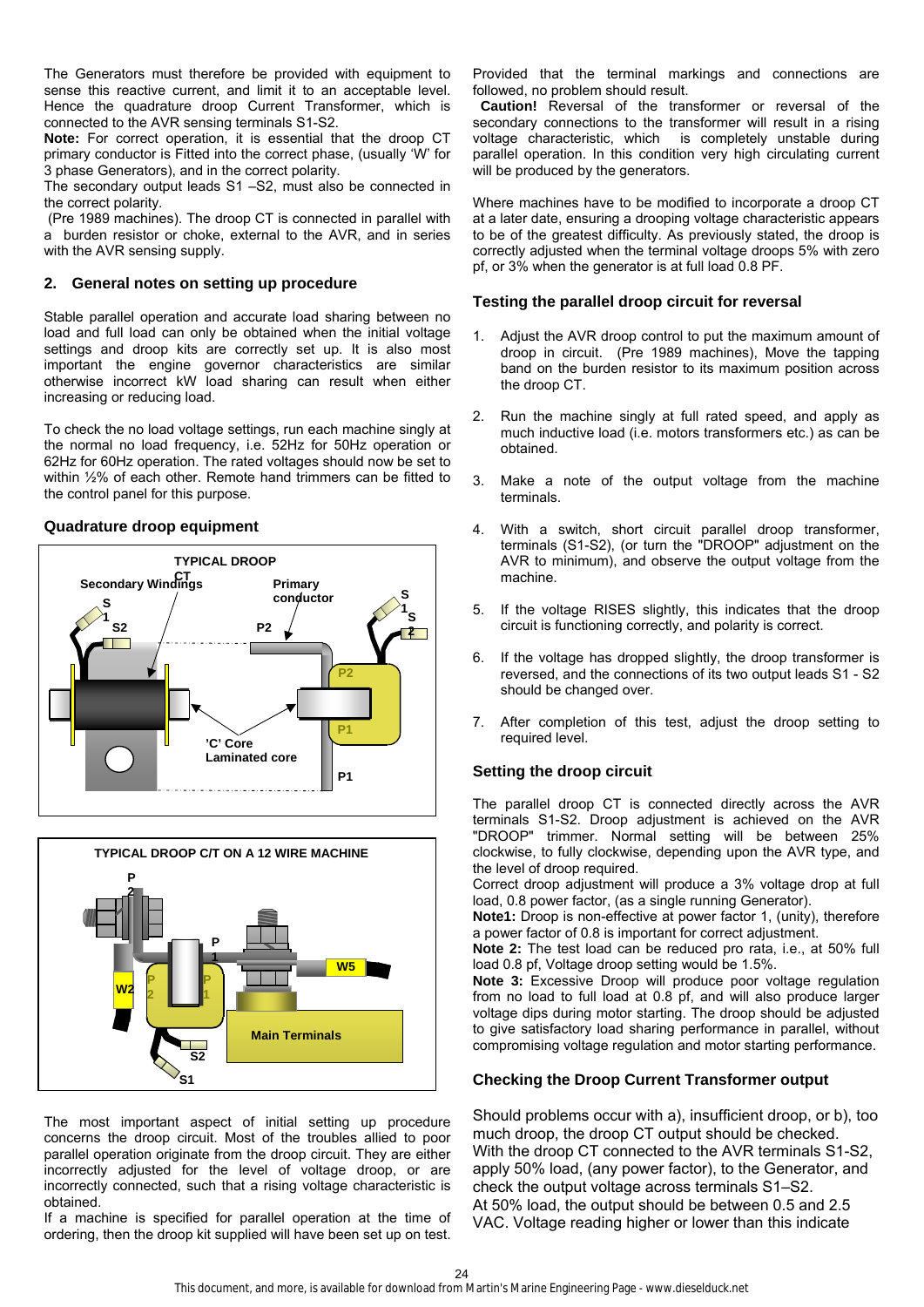that the CT current rating is incorrect for the Generator current rating.

#### **Note:** The droop trimmer setting will not affect this test. **Generators manufactured before 1989**

Droop is adjusted on a burden resistor, mounted in the Generator terminal box, and can be checked across the resistor terminals. If the voltage droop is too great on load, less resistance is required across the droop CT, on the burden resistor. Conversely, a larger droop requires more resistance. A value of between 30 and 50 ohms will give satisfactory performance.

# **Step by step setting up procedure for parallel operation**

The following is intended as a general guide only. If any doubt exists as to the reason for various tests, further reference should be made to the preceding notes. All machines must obviously be correctly wired in accordance with the appropriate connection and wiring diagrams.

- (a) Run No.1 generator on no load at rated speed. Check AC voltage and adjust where necessary.
- (b) Check phase rotation of No. 1 generator.
- (c) Run No. 2 generator and proceed as items a and b, voltages must be within 0.5% of No.1 generator.
- (d) With Nos. 1 and 2 generators running on no load, switch in synchroscope or lights.
- (e) Adjust speed until synchroscope rotates very slowly or lights slowly brighten and dim.
- (f) Check finally that voltages are equal or within 0.5% of each other. Adjust as required.
- (g) Close breaker at synchronism; observe ammeters for circulating current, if in excess of 5%, recheck no load voltage settings and droop circuits for polarity, (reversal of CT terminals S1-S2).
- (h) Increase load until full load appears on each generator when in parallel. Some adjustment to one engine governor may be required to ensure balanced kW meter readings.
- (i) Check the ammeter readings with the kW meters equal. They should be within 5% of each other.
- (j) If the ammeter readings are outside 5%, first check that the meters are all accurate. The machine with the highest current is over-excited, and therefore requires more droop to compensate. Increase the droop setting.
- (k) With full load on each generator reduce the load in 20% increments. At each loading, observe kW meter and ammeter readings down to 20% full load. Any variation of either instrument beyond 5% of each other requires correction.
- (l) Unequal kW sharing implies a faulty prime mover, most likely the governor. Adjust kW sharing on the engine governors, and when equal, check the ammeter readings.
- (m) Unequal ammeter readings at the full load end of the range imply incorrect levels of droop.
- (n) Unequal ammeter readings approaching the no load condition imply incorrect voltage settings.

The most likely procedure that occurs in practice concerns the paralleling of additional machines to already loaded sets. For instance, if a set is supplying a load equal to 75% of its output and further load is anticipated, the engineer may decide to spread this load over two sets. A procedure somewhat on the lines of the following is required: -

The incoming set is started and run at no load frequency. The synchroscope / lights switch is closed, connecting the incoming machine and the busbar via the synchroscope or lights. As the incoming machine is fast, the synchroscope will rotate in the fast direction, or the lights will brighten and dim at the rate dependent of the frequency difference.

The speed of the incoming machine should be reduced by actuating the motorised governor in the slow direction.

When the frequencies are nearly equal, the speed of rotation of the synchroscope or the changes in brilliance of the lights will be slow enough to enable the set contactor to be closed when the voltages are in synchronism. This will be at twelve o'clock position on the synchroscope, or with lights bright or dim dependent on which connection is used.

**Note:** When synchronising the incoming generator with loaded generators, the loaded generator(s), can have a voltage level up to 4% lower than the in-coming generator. This is normal, and is due to the effect of droop, and AVR regulation. Do not adjust the voltage after the initial no-load setting. This Voltage difference is essential, in order that the incoming Generator starts to take a proportion of the reactive (kVAr), load current on breaker closure.

#### **Load Sharing**

In order that the incoming machine may now take its share of the load, the governor control should be held in the speed raise position, until the desired load is indicated by the kW meter and ammeter. Conversely, if too much load is applied holding the governor control in the speed lower position can reduce it. It is most important that the total load be shared in respect of their normal ratings and the meter readings should be compared with the name plate data. In any event, unequal load sharing requires correction to avoid mechanical problems which occur when diesel engines are run light for any considerable time.

It is important to differentiate between unbalanced loading caused simply by the operator failing to spread the load equally over the two sets, and by circulating currents unbalancing the ammeter readings.

For example: consider 2 X 100kVA generators in parallel, with no circulating currents, supplying a load of 150 kVA, at 0.8 p.f.

With the load distributed equally, meter readings would appear as follows:

| <b>Machine</b> | <b>VOLTS</b> | <b>AMP</b> | kW | kVA | p.f.      |
|----------------|--------------|------------|----|-----|-----------|
| No. 1          | 415          | 104        | 60 | 75  | $0.8$ lag |
| No. 2          | 415          | 104        | 60 | 75  | $0.8$ lag |

If the load were distributed unequally, again no circulating currents, the following figures could appear:

| <b>Machine</b> | <b>VOLTS</b> | AMP | kW | <b>kVA</b> | p.f.      |
|----------------|--------------|-----|----|------------|-----------|
| No. 1          | 415          | 139 | 80 | 100        | $0.8$ lag |
| No. 2          | 415          | 69  | 40 | 50         | $0.8$ lag |

If now the same unequally distributed load is being supplied, but circulating currents are present, meter readings something on the lines of the following would be observed.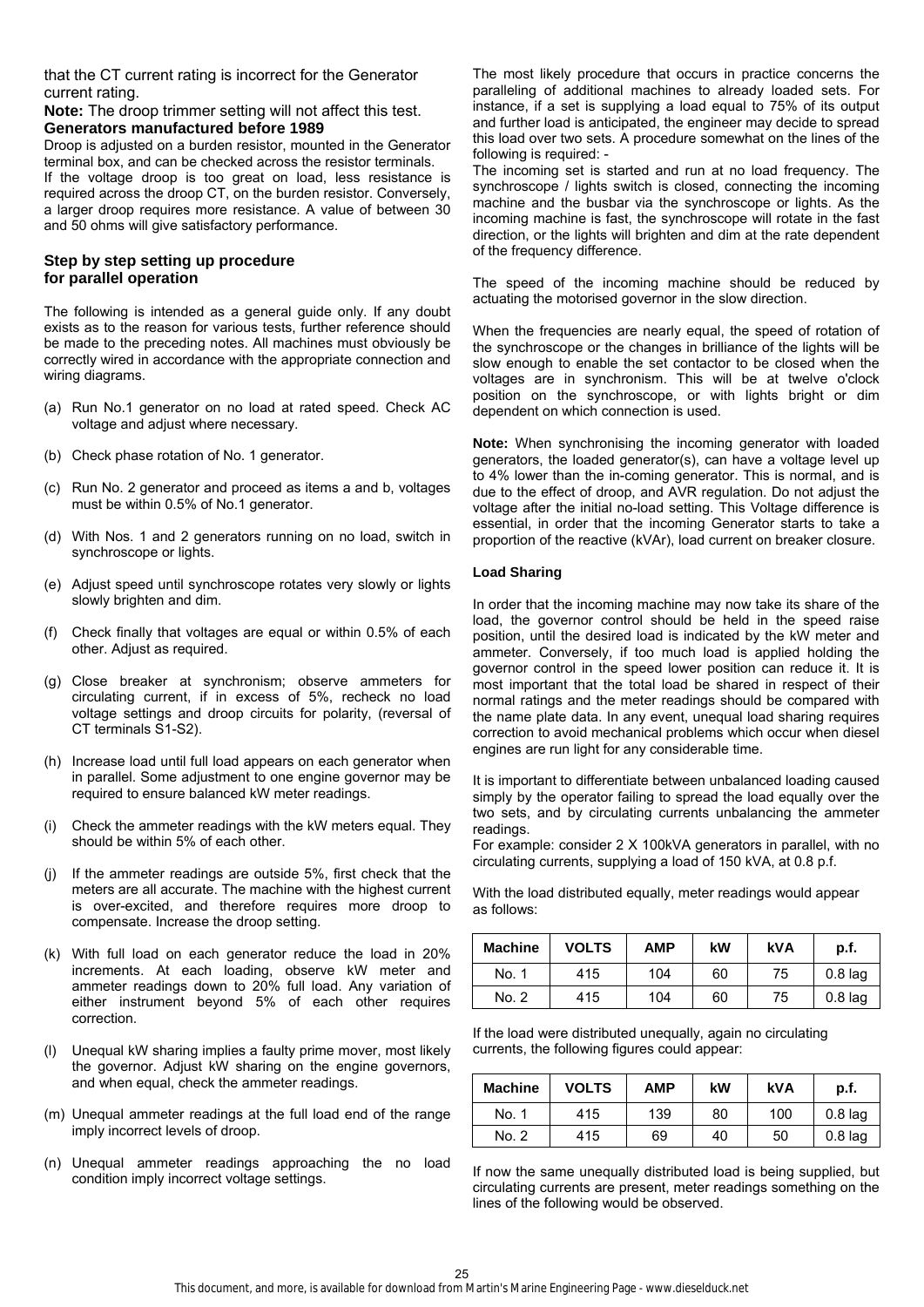| <b>Machine</b> | <b>VOLTS</b> | <b>AMP</b> | kW | kVA | p.f.         |
|----------------|--------------|------------|----|-----|--------------|
| No. 1          | 415          | 185        | 80 | 133 | $0.6$ lag    |
| No. 2          | 415          | 60         | 40 | 43  | 0.93<br>lead |

Machine No. 1 is now supplying 133 kVA at 0.6 pf, considerably in excess of its normal rating. Continued operation under this loading would cause the AVR overload protection circuit to trip, or the main stator and the rotor to fail. Machine No. 2 is operating under-excited, that is, operating with a leading power factor, and at much reduced kVA.

This will not damage No. 2 generator, but it is evident that No. 1 generator is very heavily over-loaded. A leading power factor condition is particularly difficult to detect unless individual power factor meters are fitted. The normal instrumentation of ammeter, voltmeter and kW meter cannot indicate this load condition.

#### **Excitation levels**

As a guide to load sharing for similar generators, the D.C. excitation volts should be approximately equal when the generators are correctly sharing reactive and active current. This can be checked across the AVR terminal  $X+$  (F1) and  $XX-$  (F2). The Generator with the highest excitation is more lagging, the lowest excitation Generator will more leading power factor.

### **3. Difficulties**

Some paralleling problems, which can occur, are detailed below. Probable causes are also shown.

- (a) Oscillating kW meter, ammeter and voltmeter.
- Cause: Engine governing. Replace by known serviceable unit. This may also be caused by electronic governors with insufficient speed droop (less than 2%).
- (b) Unbalanced ammeter readings. kW meters balanced and stable.
- Cause: Circulating current through incorrect voltage settings, droop CT connections reversed or insufficient droop.
- (c) Unbalanced ammeter readings on no load or rapidly rising currents as soon as contactor is closed.
- Cause: Incorrect voltage settings or droop CT connections reversed.
- (d) Unbalanced kW and ammeter readings as load increased or decreased.
- Cause: Dissimilar governor speed regulation, or very tight governor control (electronic). If governor is set at less than 2% speed regulation, kW load sharing will be poor.
- (e) Unbalanced ammeter readings as load increased. KW meters balanced.
- Cause: Droop circuit setting not identical, or one droop kit reversed, or droop CT not in circuit.

Apart from the above problems, certain peculiarities may exist which are in no way detrimental to the operation of the sets. They may, however, confuse the operator into thinking a fault exists.

The most common query results from voltage oscillation during the initial paralleling procedure.

When an additional set is being connected to the busbars with the synchroscope / lights switch in the on position, a point may be reached where the incoming machine voltage starts to fluctuate. This only occurs when the frequency difference is at its greatest. As the frequencies approach each other, no further instability is noticed. This is not, however, a function of the stability circuit within the AVR, but relates to 'pickup' problems associated with the switchboard wiring.

### **4. Neutral interconnection**

It should be noted that paralleling of all system neutrals can under certain circumstances lead to over heating or possible stator burnout's.

This is particularly evident when machines of dissimilar manufacture are paralleled. Differences in generated waveshape may cause large harmonic circulating currents through the neutrals.

The neutrals of dissimilar machines must, therefore, never be connected. On the other hand, neutrals of like machines may be connected.

# **5. Paralleling with the public supply**

The Mains (Utility), Voltage can vary by as much as  $\pm$  10%, (or more in some regions). The droop equipment alone would be unable to maintain control of the resultant reactive currents.

It is therefore recommended that a Power Factor Controller (PFC3) be used, when paralleling with the Mains (Utility).

This enables the Generator to maintain a constant power factor, when the Mains (Utility), Voltage is stepped up or down by the authorities.

The Power Factor Controller (PFC3), can also be supplied with voltage matching facility, which allows the generator voltage to be adjusted automatically to match the public supply, thus reducing any switching transients on closure of the circuit breaker.

Parallel Droop is still required, working in conjunction with the PFC3, to control rapid current surges, and 'soften' the effects of sudden mains voltage stepping.

Droop is also required to control circulating currents when the Generators are required ton run in 'Island mode', (as mains failure or emergency supply), during which time the PFC3 must be switched off.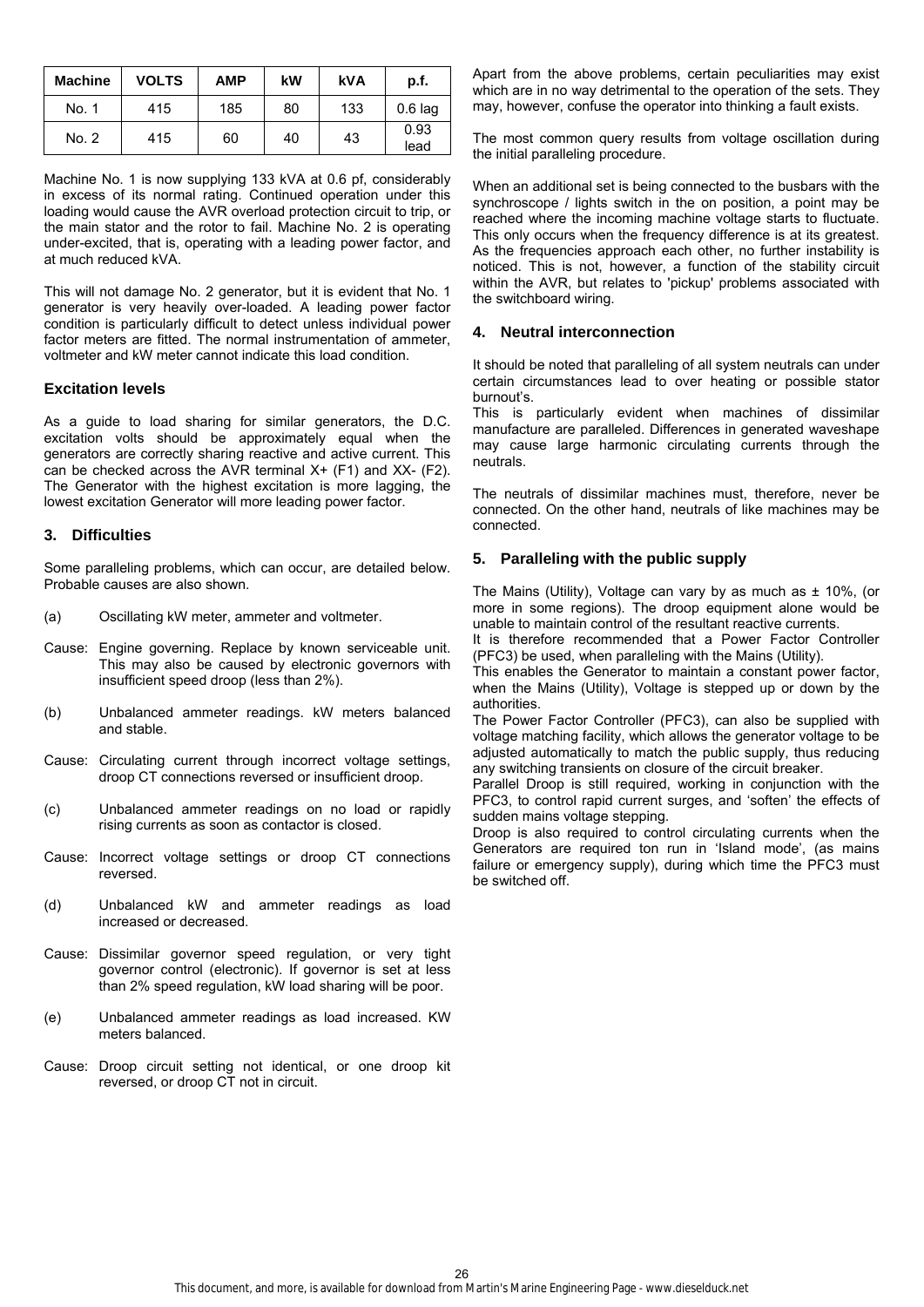# **PARALLEL OPERATION FAULT FINDING CHART**

| <b>SYMPTOM</b>                                                                                                                                                                                                                                                                                                                                                                    | <b>POSSIBLE CAUSE</b>                                                                                                                                               | <b>TEST AND REMEDIES</b>                                                                                                                                                                                                                                                                                                                                                                                            |  |
|-----------------------------------------------------------------------------------------------------------------------------------------------------------------------------------------------------------------------------------------------------------------------------------------------------------------------------------------------------------------------------------|---------------------------------------------------------------------------------------------------------------------------------------------------------------------|---------------------------------------------------------------------------------------------------------------------------------------------------------------------------------------------------------------------------------------------------------------------------------------------------------------------------------------------------------------------------------------------------------------------|--|
|                                                                                                                                                                                                                                                                                                                                                                                   | Circuit breaker fitted with 'Check<br>a)<br>Synchronising'<br>protection,<br>which<br>prevents out of phase paralleling).                                           | Ensure that the synchroscope is<br>a)<br>indicating that machines are IN<br>PHASE, or close to the eleven<br>o'clock position, (when rotating in a<br>clockwise direction). Ensure that the<br>speed<br>difference<br>between the<br>incoming set and the bus bar is<br>small enough to prevent rapid<br>rotation of the synchroscope, (or<br>rapid fluctuations of the lights),<br>before closing circuit breaker. |  |
| <b>CIRCUIT BREAKER WILL NOT CLOSE</b><br>WHEN ATTEMPTING TO PARALLEL<br><b>MACHINES.</b>                                                                                                                                                                                                                                                                                          | Phase rotation of one machine is<br>b)<br>different to the other.                                                                                                   | Check the phase rotation of each<br>b)<br>individual Generator, NO ATTEMPT<br>TO PARALLEL must be made until<br>the phase rotations are all identical.<br>Reverse<br>two phases<br>on<br>the<br>Generator, which has a different<br>rotation.                                                                                                                                                                       |  |
|                                                                                                                                                                                                                                                                                                                                                                                   | Voltage difference too high between<br>C)<br>the incoming Generator and the Bus<br>bar.                                                                             | The voltage on the incoming set can<br>C)<br>be up to 4% higher than the bus bar<br>Voltage. THIS IS NORMAL. Do not<br>adjust original no-load Voltage<br>settings. If difference is greater than<br>4%, check for excessive droop on<br>the loaded Generator(s).                                                                                                                                                   |  |
| <b>DIFFICULTY</b><br>IN<br><b>MAINTAINING</b><br>A<br><b>STABLE</b><br><b>IN-PHASE</b><br><b>CONDITION.</b><br>PRIOR TO SYNCHRONISING.                                                                                                                                                                                                                                            | Governor drift on one or more of the<br>a)<br>engines.                                                                                                              | Let engines stabilise (warm up)<br>a)<br>before paralleling. If speed is still<br>drifting check governors and engine<br>condition.                                                                                                                                                                                                                                                                                 |  |
|                                                                                                                                                                                                                                                                                                                                                                                   | Load variation on the bus-bar causing<br>b)<br>speed/ frequency changes at the time<br>of synchronising.                                                            | Disconnect any rapidly varying load.<br>b)<br>Check that there is no likelihood of a<br>motor or automatic load starting<br>when synchronisation is attempted.<br>DO NOT attempt to parallel if the<br>load current is highly unstable.                                                                                                                                                                             |  |
| FREQUENCY (Hz), UNSTABLE WHEN<br>ON LOAD IN PARALLEL.                                                                                                                                                                                                                                                                                                                             | Engine speed droop too 'tight' or cyclic<br>irregularities (instability), between the<br>engines. (Check kW meters for rapid<br>shifting of kW power between sets). | Increase the engine governor speed<br>droop, to 4% droop, (no load to full load).<br>Check for "sticky" governors on a new<br>engine. Check engines for cyclic<br>problems, (firing, out of balance, etc),                                                                                                                                                                                                          |  |
| This symptom usually results from line<br>pick-up between the Generators, through<br><b>FLUCTUATES</b><br><b>VOLTAGE</b><br><b>DURING</b><br>the synchronising panel and/or protection<br><b>SYNCRONISATION, (STABLE BEFORE</b><br>circuits, (earth leakage etc), that can form<br>AND AFTER)<br>a temporary 'closed loop' link between the<br>Generators during synchronisation. |                                                                                                                                                                     | The fluctuation will decay when the<br>Generators<br>approach<br>synchronism,<br>(almost identical speeds), and will<br>disappear completely when the circuit<br>breaker is closed. The synchronising<br>equipment, earth leakage protection,<br>and/or wiring circuits, in the switchboard<br>can produce pickup problems.                                                                                         |  |
| <b>CURRENT RISES RAPIDLY WITHOUT</b><br>CONTROL AS INCOMING CIRCUIT<br><b>BREAKER IS CLOSED.</b>                                                                                                                                                                                                                                                                                  | Parallel droop equipment reversed on one<br>of the Generators.                                                                                                      | Check the droop CT's for reversal. (See<br>previous text in this section). Reverse<br>lead S1-S2 on the droop CT. Check<br>excitation volts, the Generator with<br>reversal will have highest excitation volts.                                                                                                                                                                                                     |  |
|                                                                                                                                                                                                                                                                                                                                                                                   |                                                                                                                                                                     |                                                                                                                                                                                                                                                                                                                                                                                                                     |  |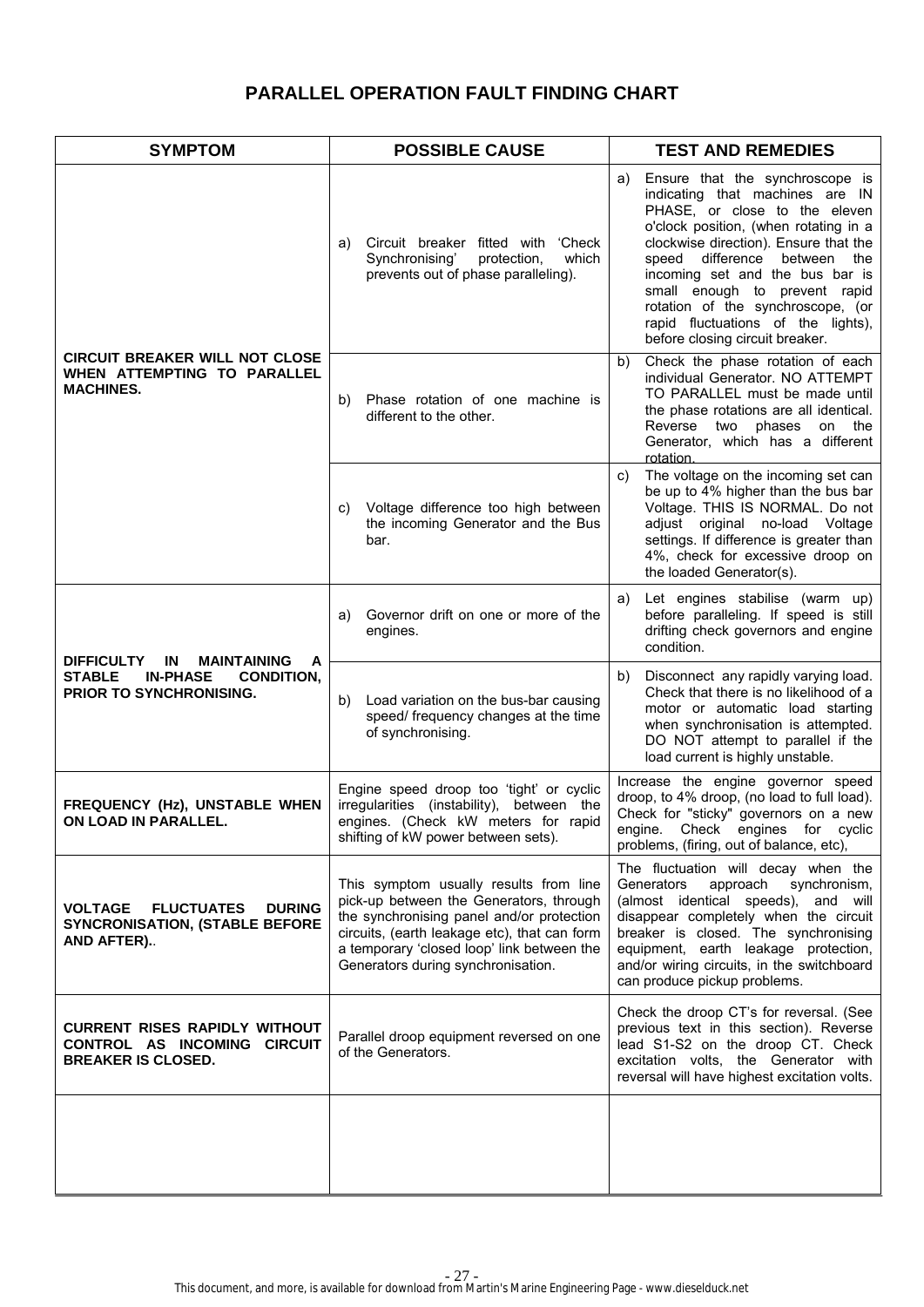| <b>SYMPTOM</b>                                                                                                                | <b>POSSIBLE CAUSE</b>                                                                                                                                                                                                  | <b>TEST AND REMEDIES</b>                                                                                                                                                                                                                                                                                                                                                                                 |
|-------------------------------------------------------------------------------------------------------------------------------|------------------------------------------------------------------------------------------------------------------------------------------------------------------------------------------------------------------------|----------------------------------------------------------------------------------------------------------------------------------------------------------------------------------------------------------------------------------------------------------------------------------------------------------------------------------------------------------------------------------------------------------|
|                                                                                                                               | Voltage difference (excitation level)<br>a)<br>between the Generators.                                                                                                                                                 | Check Voltages at NO LOAD,<br>a)<br>(identical frequencies), and ensure<br>Generators<br>have<br>identical<br>all<br>voltages at no load. Do not adjust<br>when load sharing.                                                                                                                                                                                                                            |
| <b>CIRCULATING CURRENT ON BOTH</b><br><b>GENERATORS</b><br><b>AT</b><br><b>NO</b><br>LOAD,<br>(CURRENT IS STABLE).            | Parallel droop equipment reversed on<br>b)<br>BOTH Generators. (Unlike ONE<br>droop reversal, which is a highly<br>UNSTABLE condition).                                                                                | Check ALL droop CT's for reversal,<br>b)<br>as suggested in previous test.                                                                                                                                                                                                                                                                                                                               |
|                                                                                                                               | Incorrect setting of parallel droop<br>C)<br>equipment.                                                                                                                                                                | Check settings of droop trimmers.<br>C)<br>Check droop CT's are in correct<br>phase. Check CT output to AVR S1-<br>S2 is correct. (See previous text).                                                                                                                                                                                                                                                   |
| <b>KILOWATT</b><br><b>METERS</b><br><b>SHOWING</b><br><b>UNBALANCED READINGS.</b>                                             | Engines not sharing the power (kW)<br>equally.                                                                                                                                                                         | Adjust the Governors of one engines to<br>equalise the kilowatt sharing.                                                                                                                                                                                                                                                                                                                                 |
|                                                                                                                               | Voltage difference (excitation levels)<br>a)<br>between the machines.                                                                                                                                                  | Test the machines individually for<br>a)<br>exact voltage at NO-LOAD.                                                                                                                                                                                                                                                                                                                                    |
| <b>AMMETERS SHOWING UNBALANCED</b><br>READINGS AFTER ADJUSTMENT OF                                                            | Parallel droop equipment incorrectly<br>b)<br>adjusted.                                                                                                                                                                | Adjust as stated in previous text.<br>b)                                                                                                                                                                                                                                                                                                                                                                 |
| THE KILOWATT METERS.                                                                                                          | Improved<br>equipment<br>regulation<br>C)<br>affecting<br>the<br>load<br>sharing.<br>(Pre 1989 machines only.)                                                                                                         | Short out the improved regulation<br>C)<br>equipment and test again. Re-adjust<br>if this is causing the problem.<br>Remove improved reg. equipment if<br>AVR's are changed to a later model.                                                                                                                                                                                                            |
| KILOWATT READINGS<br><b>BECOMING</b><br><b>UNBALANCED</b><br><b>IS</b><br>AS<br><b>LOAD</b><br><b>INCREASED OR DECREASED.</b> | Engine governors are incompatible, or<br>new governors 'sticking, giving unequal<br>kW sharing over load variations.                                                                                                   | The engine governors must be adjusted<br>to give similar NO-LOAD/FULL LOAD<br>characteristics.<br>Check<br>for<br>'sticky'<br>governors on new or repainted engines.<br>Electronic governors should be set with a<br>minimum 2% speed droop to ensure<br>satisfactory kilowatt load sharing. If<br>tighter speed regulation is required, an<br>isocronous kW load sharing system<br>should be installed. |
|                                                                                                                               | Difference in Parallel droop level<br>a)<br>settings.                                                                                                                                                                  | Run Generators SINGLY, and apply load<br>at approximately 25%, 50% & 100%.                                                                                                                                                                                                                                                                                                                               |
| <b>AMMETER</b><br><b>READINGS</b><br><b>BECOME</b>                                                                            | Difference in no load to full load<br>b)<br>voltage regulation of AVR's.                                                                                                                                               | Take Voltage readings at each level and<br>compare them with the other Generators.<br>Adjust control systems to remove                                                                                                                                                                                                                                                                                   |
| MORE UNBALANCED AS<br>LOAD IS<br><b>INCREASED.</b>                                                                            | These settings are the major contributing<br>factors to the load/voltage characteristics<br>of the machine, and therefore must be set<br>to give equal characteristics to the<br>machines with which it is paralleled. | regulation differences. Repeat the above<br>with as much inductive load as possible<br>i.e. motors, transformers etc. Adjust the<br>parallel droop trimmers, to achieve equal<br>inductive load sharing.                                                                                                                                                                                                 |
| <b>VOLTAGE REGULATION POOR AS A</b><br><b>SINGLE RUNNING MACHINE.</b>                                                         | Excess amount of parallel droop in circuit.                                                                                                                                                                            | For normal voltage regulation as a single<br>running machine, a shorting switch<br>should be fitted across the parallel droop<br>transformer. (S!-S2). This should be<br>'Single'<br>marked<br>'Parallel'<br>clearly<br>operation. (See previous text).                                                                                                                                                  |
| <b>kW METERS UNSTABLE, ENGINES</b><br>'ROCKING' ON THEIR MOUNTS.                                                              | Electronic engine governor speed 'droop'<br>characteristics set too tight.                                                                                                                                             | At least 2% engine droop is essential for<br>kW (Active current) sharing. If 1% or less<br>speed regulation is required, isocronous<br>governing and kW load sharing system.                                                                                                                                                                                                                             |